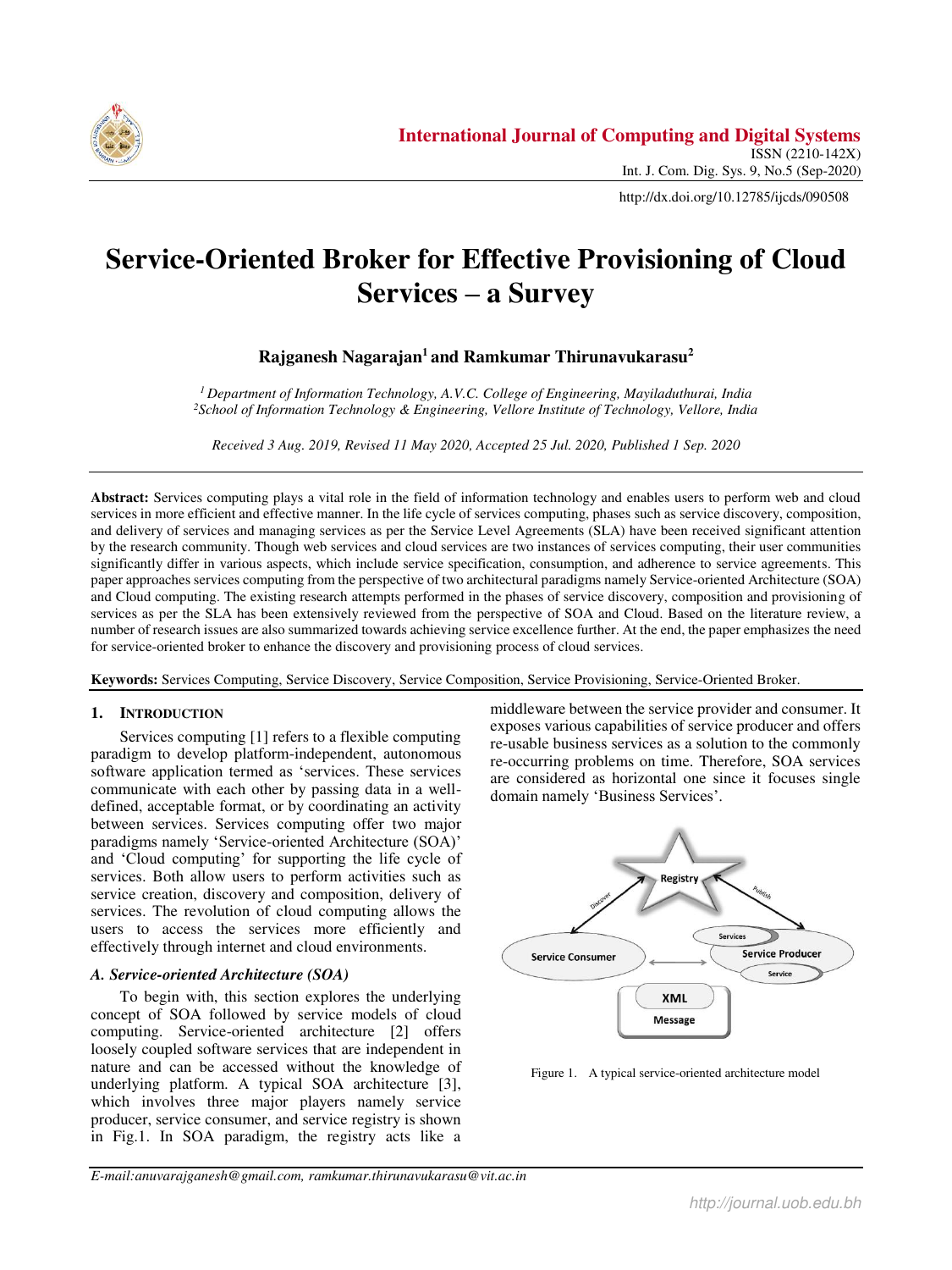

#### *B. Cloud Computing*

Another computing environment that offers ondemand, pay-per-use, and utility-oriented services to the end user is called as 'cloud computing' [4]. With the advent of cloud computing, users can avail their required services without holding their own infrastructure [5]. In cloud computing, a service is any kind of resources that can be provided over the internet. Hence, cloud computing offers various levels of services such as 'Infrastructure', 'Platform', and 'Software' to the consumer [6]. This layered level of service architecture makes the services as a vertical one. In 'Infrastructure as a Service (IaaS)' model, the users can avail the infrastructure-based services such as physical computers, storage, network resources as per their requirement, and they are allowed to configure the availed resources as per their wish. In general, the 'IaaS' service can be obtained either as public, private or as a combination of these two. The model of 'Platform of Service (PaaS)' offers the computing platform that includes operating systems, program developing environment, web server and database to the cloud users. These platform level resources can be shared and re-used by the user community as per their computational needs. Similarly, the 'Software as a Service (SaaS)' model delivers the application services with pre-defined compound functionalities through the internet. Fig. 2 depicts the services offered by a cloud computing model.



Figure 2. Cloud computing model – NIST Reference

The architectural style of SOA and cloud computing is unique while offering services to the users. In a nutshell, SOA is an architecture, whereas cloud computing is an instance of the architecture with the inclusion of certain value-added features. SOA aims to offer business solution by creating, organizing, reusable software components, while cloud computing provides set of allowable technologies with the capability of serving a bigger and more convenient platform for building solution over the internet. In SOA, web services are consumed as services of re-usable nature, wherein cloud computing, services are consumed through 'IaaS', 'PaaS', 'SaaS' in a broad manner. By excluding the core concept such as on-demand provisioning, utility computing, virtualization, one can conclude that the architecture of SOA provides a model for establishing cloud-based services. In general, cloud computing is closely understood as a form of web services that are offered by traditional Service-oriented Architecture (SOA).

## *C. Difficulties of Normal Cloud Broker*

In both the models (SOA and Cloud) [7], the service consumer and provider are present, they differ from each other with the existence of service registry (in SOA), cloud broker (in Cloud). In this perspective, both the entities have been considered as middleware for the provisioning of services. The service registry in SOA simply offers a fine-grained service namely web service discovery and such kind of discovery process are not enough for the cloud environment since services are vertical in nature. To cater this, cloud computing includes an entity, which termed as broker [8] that has been designed to serve as an umpire between cloud consumer and provider. Also, it has the following limitations.

- (i) In some circumstances, the cloud broker fails to update itself with respect to technical requirements of consumers that would result the selection of in-appropriate services.
- (ii) The poor understanding or reasoning capability of the cloud broker may lead to recommend unwanted service details to the cloud user and henceforth failed to fulfill the exact requirements of user community.
- (iii) Due to the security policies and constraints, sometimes brokers would augment complexities while processing services requests.

From the perspective of cloud service provider, the broker must help the user to avail services according to their budgetary levels and should create new opportunities towards growth in service sales. Hence, it is more appropriate to extend the functionalities of cloud broker with the inclusion of computational intelligence aspects that are most suitable for cloud computing paradigm. Since the origin of cloud paradigm emerged from the concept of services computing, we approach our proposed broker as service-oriented broker that would minimize the hazels involved in the phases of cloud life cycle by performing various value-added functionalities.

#### *D. Objective and Contribution of the Review*

Though various literature surveys have been contributed in the broad area of services computing, the main objective of this paper is to perform systematic cum comprehensive review of research works that have been carried out with the aid of service registry and cloud broker found in the SOA and Cloud computing respectively. Further, the paper attempts to design a cloud broker framework with self-healing properties based on the notion of service registry found in SOA for efficient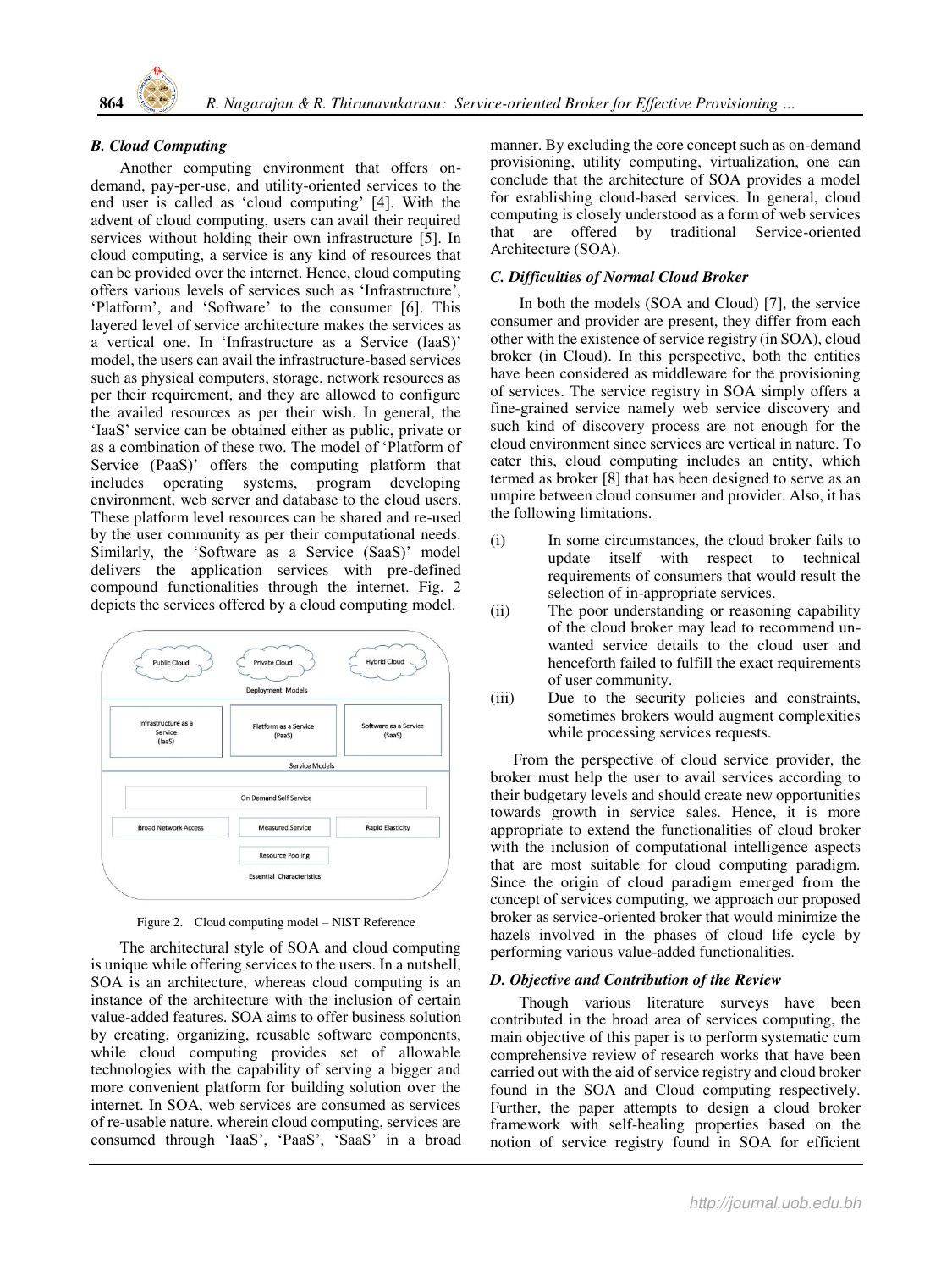

selection and provisioning of cloud services. Hence, this paper is a new kind of survey in the arena of services computing.

Accordingly, the main contributions of the paper are:

- i) A detailed survey with respect to the phases of services computing (discovery, composition, and delivery) is carried out from the perspectives of SOA and Cloud.
- ii) The research issues in the existing phases of services computing have been addressed and a detailed analysis is performed.
- iii) Emphasizes the need of service-oriented broker for the cloud computing with a proposed architecture.
- iv) Possible solutions are highlighted with the novel technique that remains open for future research.

The paper has been organized as follows: Section 2 discusses the state-of-the-art research works with respect to SOA and Cloud. In Section 3, the related research works in the service composition phase is addressed. Similarly, Section 4 highlights the provisioning of services with Service Level Agreement. The Emerging research issues and the need for Service-oriented broker are deliberated in Section 5. In section 6, a service-oriented broker for the cloud computing framework is proposed with its functional components. Finally, Section 7 concludes the paper and suggests possible solutions for future works.

#### **2. PHASE OF SERVICE DISCOVERY**

Web services are the form of SOA implementation to support interoperable machine-to-machine interaction over a network. This interoperability is gained through a set of XML-based open standards, such as WSDL (Web Service Definition Language), SOAP (Simple Object Access Protocol), and UDDI (Universal Description, Discovery, and Integration). These standards provide a common approach for defining, publishing, and using web services. In the context of SOA, service discovery is the process of locating web service providers, and retrieving web services descriptions that have been previously published. A service registry contains relevant metadata about available and upcoming services as well as pointers to the corresponding service contract documents that can include SLAs. Service discovery in cloud computing refers to find suitable services on the basis of available service description. A service description contains functional, non-functional capabilities along with the characteristic of services. The discovery is constrained by functional, technical specifications and budgetary requirements along with the appropriate security policies concerned.

#### *A. SOA based Service Discovery*

Sycara et al. [9] approached web service discovery in terms of OWL-S enabled brokers that replaced the matchmaking principles adopted earlier. The matchmaker

[10, 11] maps offered services against the consumer's requirements and encourages in identifying the provisions of the producer. Here, the matchmaker acts like a service descriptor for identifying the capabilities of service producers. When further service enhancement arises, the consumer can select the services of matchmaker again. With the inclusion of broker concept, the process of service discovery has been regularized and the broker is responsible not only for identifying the services, but also regulates the services between the consumer and producer. However, the architecture fails to make an interaction with the multi-agents for gathering the service information.

Crasso et al. [12] developed a system called Web Service Query by Example (WSQE) for simplifying the web service discovery. Their intention in their work is to define the service information in terms of its descriptions. Hence, the authors are allowed to avail the services even without knowing the complete details. Rajendran et al. [13] developed an algorithm to perform service matching, ranking, and selection. Here, the user's preferences are considered for ranking of services. However, the method fails to evaluate the overall quality from the calculated weights.

Yager et al. [14] proposed a method to identify the best desirable services that fit the user's requirements by the lexico-graphical preferences. A single threshold value has been used to represent the consumer's satisfaction level with the boundary values of acceptable and unacceptable attributes. With this stated principle, the inconsistency may arise due to improper decision of the user. In addition, the authors have not adapted a valid method to decide the weight and threshold objectively.

De Souza and Rabelo [15] performed the dynamic discovery of services and offered an integrated, comprehensive service environment. It considered functional and non-functional requirements apart from business contexts [16]. If any of the required service is not available, the discovery operation has been initiated to find out the suitable services. However, the dynamic nature of services discovery may lead to selection of inappropriate services at some time.

Garcia and Sim [17] proposed an agent-based approach to compose services in multi-cloud environments for different types of services. The developed agents autonomously and successfully dealt with changing service requirements through selforganization and collaboration. From that, the authors reduced the search space needed for discovery mechanisms and obtained the exact service description with respect to the consumer requirements. Incorporation of functional and non-functional requirements while performing filtering operations would be one of the further enhancements to their work.

Zhang et al. [18] extended their work with Support Vector Machine (SVM) technique for the categorization of services in the repositories. The proposed model looks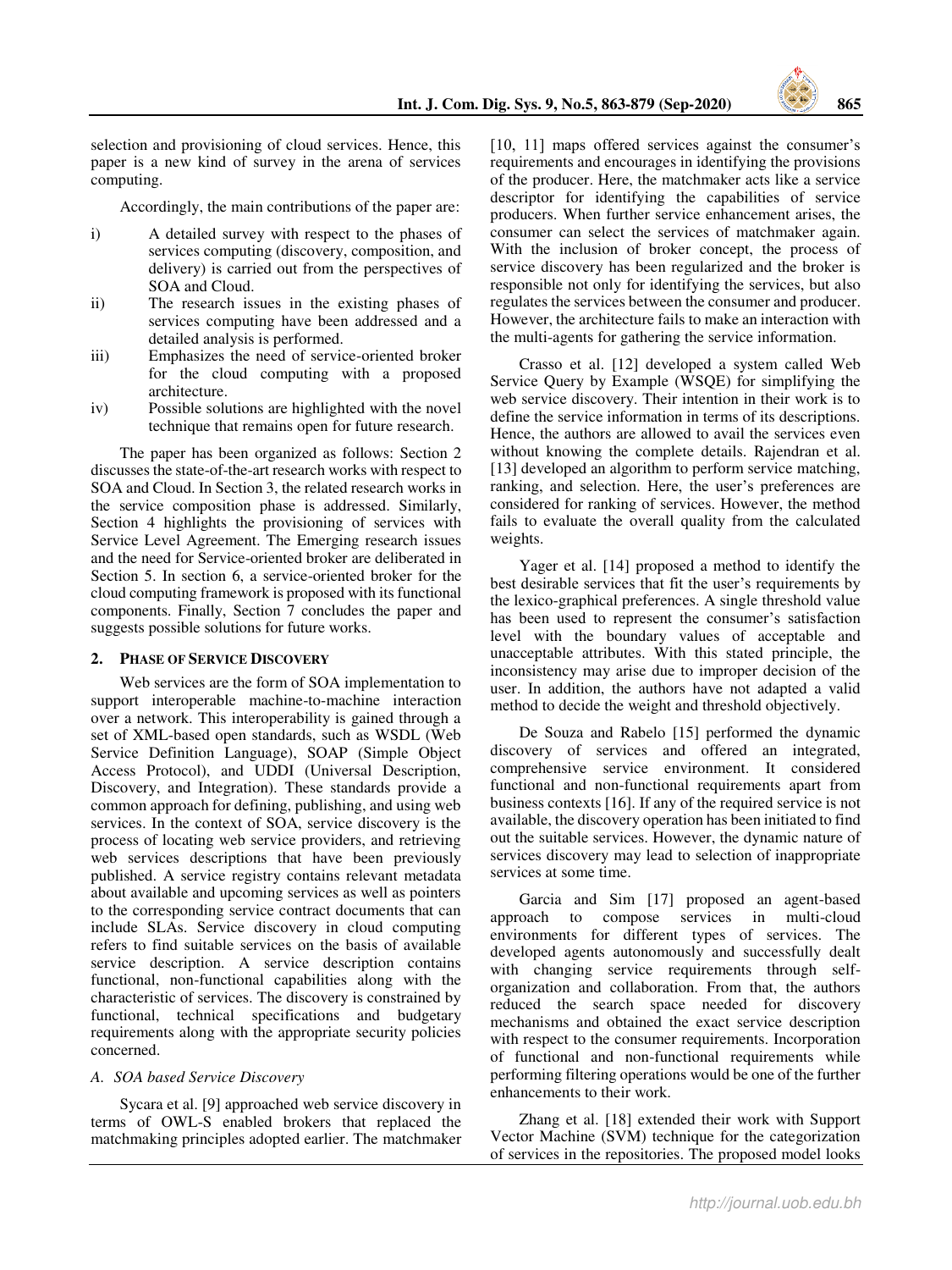like a black box for increasing the service categorization as per domain knowledge. The authors achieved a usercentered service categorization and enrichment of domain ontology. Nevertheless, the proposed SVM technique failed to support the categorization of multiple domains and hence further enhancement is needed for repositoryoriented service search engine.

Mistry et al. [19] attempted to develop an architecture for the improvement of SOA and performed semantic discovery of web services with the inclusion of actors named Alignmentor and Ontology handler. The actors of existing SOA framework improved the matching process and generated the service ontology for efficient discovery of services. Peng [20] applied the K-means clustering algorithm for generating feature vector-based service description. Clustering is one promising method for unsupervised data. However, their proposal failed to include more classification methodologies for finding the best match.

Choi and Jeong [21] proposed a trust-based system to calculate the priority information of the attributes (cost, fault rate, response time, operability, privacy, and availability) stated by the consumer. After that, pairwise comparison has been carried out for ranking purpose. The performance of this work may be improved by incorporating the semantic concepts while discovering the services. In addition, the contextual information about the services plays a vital role in identifying the appropriate services. Hence, the incorporation of contextual details certainly increases effectiveness of the service discovery process.

Ramacher and Monch [22] proposed a hierarchical approach to perform the composite service selection. Here, the authors proposed an integrated solution for a costminimizing tactical service selection. It has been shown that the proposed approach works for service compositions of a realistic size and the tactical, operational objectives are achieved in an environment with uncertain QoS attributes.

Zhang et al [23] helped the service requesters to obtain relevant services by exploiting domain knowledge about service functionalities (i.e., service goals) mined from textual descriptions of services. They have extracted service goals from services' textual descriptions using an NLP-based method and clustered service goals by measuring their semantic similarities. However, the non-functional properties are not considered and hence the integrated service discovery is not achieved.

#### *B. Cloud Based Service Discovery*

Parhi et al. [24, 25] proposed a multi-agent-based framework for the discovery and selection of cloud services. The work used the domain depended ontology for ensuring a standard vocabulary for specifying cloud

service descriptions by the cloud service providers and at the same time indicate the cloud user about their service preferences. This framework processes the user request at different stages according to the stated functional and nonfunctional requirements and constructs the semantic cloud ontology for the service selection process. However, the monitoring and controlling of different agents are not addressed in this work. Hence, quality of the final service selection and the process effectiveness are not guaranteed.

Nabli et al. [26] performed the service discovery with cloud service ontology. The cloud ontology is used to calculate the service similarities for their selection. The construction of ontology with the semantic network leads to increase the complexity of service representation. Similarly, the proposal has not addressed the functional and non-functional requirements. Hence, the need for the Natural Language Queries (NLQ) for the retrieval of cloud service information is needed to improve service discovery.

Nagarajan et al. [27] proposed a semantic networkbased technique to perform the service selection. This work constructed a cloud ontology before the service selection process. With the aid of semantic network, appropriate services are identified by performing an intersection search. Similarly, the increase in number of cloud services also poses significant challenges in the selection of required cloud services. To resolve such issues, Nawaz et al. [28] proposed a cloud broker architecture for cloud service selection by finding the pattern of changing priorities of user preferences through Markov chain. However, the model improves the cloud service selection process; the complexity in finding user prioritization about the services is also increased.

Kumar et al. [29] introduced a framework for determining the most suitable candidate cloud services by integrating the Analytical Hierarchical Process (AHP) and Technique for Order Preference by Similarity to Ideal Solution (TOPSIS). The Pairwise comparison method is used in the service similarity calculation and then the ranking of the services are achieved through TOPSIS method. While considering the huge collection of services, the pairwise comparison is not suitable for the identification of similar services.

Sun et al. [30] identified the disadvantages of linear MCDM methods while performing service selection and proposed a solution to avoid the manual service ranking. Their work considered the nonlinear preferences based on criteria interactions. Hence, the service selection is achieved even without having enough historical information. However, this model is not suitable to process the newly offered services, which are not having its QoS ratings.

Al-Faifi et al. [31] proposed a hybrid Multi Criteria Decision Method (MCDM) to evaluate and rank cloud service providers from smart data. The hybrid method applied the k-means algorithm to consolidate cloud service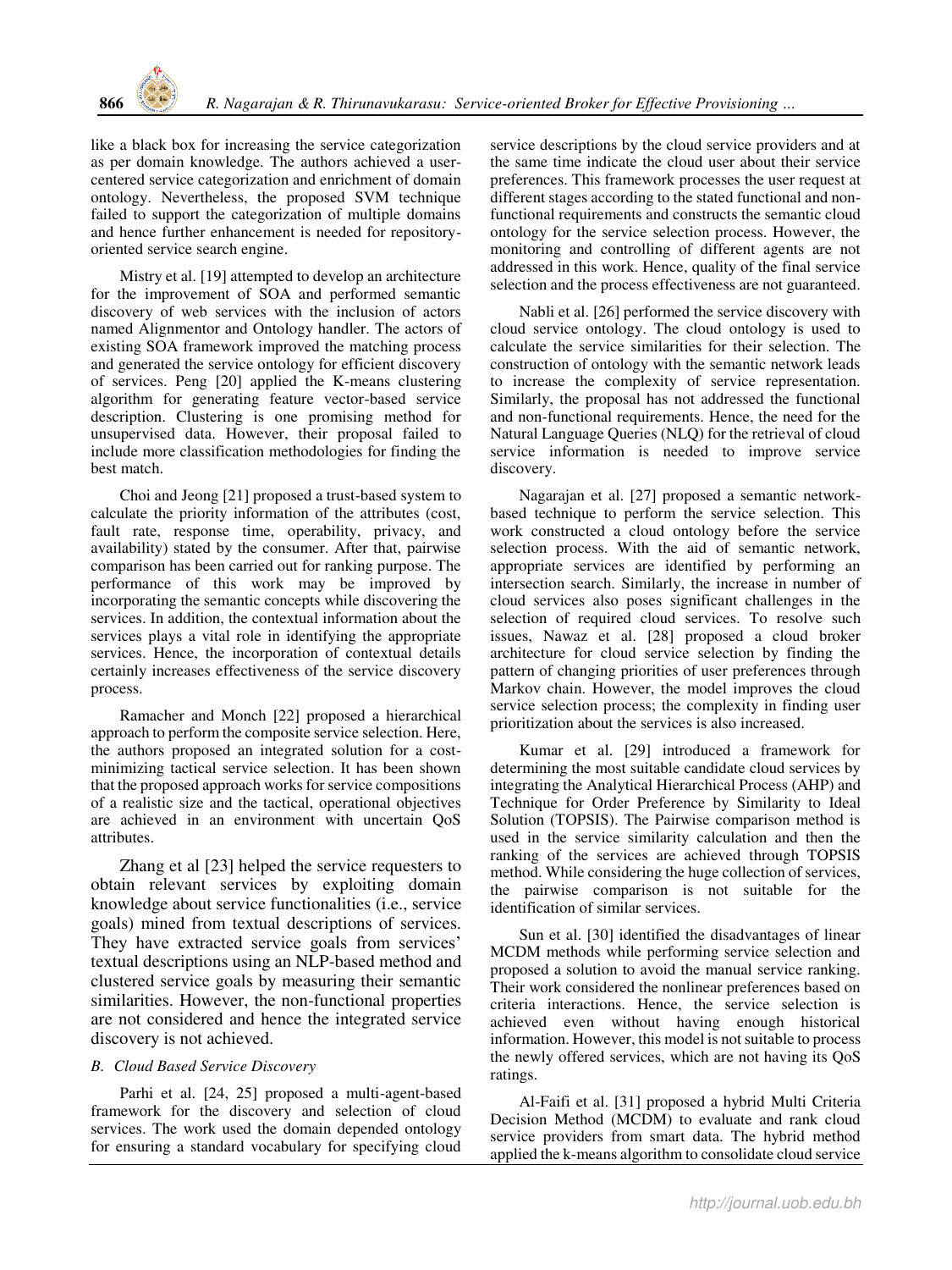

Nie et al. [32] used Analytic Hierarchy Process (AHP) to calculate weights for factors such as security, cost, and reputation to perform service discovery. However, the proposed approach failed to include QoS related criteria in its hierarchy for decision-making and unable to consider the variability of QoS. In addition, the authors are not focused the monitoring process for the effective discovery of cloud service.

Ding et al. [33] proposed an innovative ranking prediction approach for personalized cloud service selection. Instead of complicated service evaluation process, they used Collaborative Filtering (CF) algorithm for the service selection. However, the trustworthiness of the services has not addressed properly.

Mezni and Abdeljaoued [34] developed a Fuzzy Formal Concept Analysis to generate reliable service selection using lattice representation. The fuzzy lattice representation discarded the poorly rated cloud services and provided accurate service collections. However, the time required for the identification of suitable cloud services increased the complexity. In addition, parsing the large concept lattices depends on the number of cloud services and the degree of changes in their properties and ratings.

Nagarajan et al. [35, 36] elaborated the cloud service selection with the aid of fuzzy logic and MapReduce framework. A set of predefined QoS factors are considered for deriving the trust level of services before the selection. In another work, Nagarajan and Thirunavukarasu [37] explored their views with respect to the uncertainty in service specification process. As a solution, a fuzzy based model is developed to guide the inexperienced user during their service selection process.

Modi and Garg [38] proposed a framework for cloud service matchmaking, selection and composition based on the Semantic Web and QoS parameters such as, availability, response time, throughput and cost. The authors attempted to integrate different cloud service providers into a multi-cloud environment. Due to this, the overall complexity of the proposed system is increased. Further, the interoperability of different services from multi-cloud environment is not addressed properly.

Pang et al. [39] proposed a behavior based serviceoriented process model in cloud environment. Here, the authors built a global service composition model based on semantic relations between property concepts and a service composition planning method. Through this, the discovery of cloud service is improved and assured service trustworthiness too.

Ma et al. [40] developed a model to address the quality issues while selecting the services. A variationaware approach is proposed to select an optimal cloud service according to users' non-functional requirements. In addition, the proposed work utilized the TOPSIS method by considering both the objective QoS variation and subjective user preferences during different time periods for the prediction of service similarity for selection. However, handling the large collection of services is not addressed in this work.

Wang et al. [41] proposed a cloud service selection model based on the user preferences about the trust value of services. Therefore, this proposal finds out the similarity of service attribute preferences, scores and evaluation similarities. In addition, the improved hierarchical clustering algorithm is used to cluster in view of forming user preference domain. Based on this user grouping, the service trust has been measured for the selection. However, the identity and the authenticity of the user in the group are not considered in their work.

Qian et al. [42] developed a model for discovering the IaaS type of services from the cloud service providers. By considering the geographical location of the user, better service discovery has been achieved. However, the author has not ensured the reliability of the service. As a solution, Mastroianni and Papuzzo [43] improved the effectiveness of service discovery with clustered service descriptors based on its frequency value. Through this, the cooccurrences of services, response time, bandwidth, and processing load are significantly reduced.

Zhygmanovskyi and Yoshida [44] presented a detailed study in service provisioning. They proposed a P2P technology to perform the discovery and sharing of services with Distributed Hash Table (DHT) approach. This approach allows sliding doors between the service descriptions and executed the queries. Tang et al. [45] proposed a method to assess the service trustworthiness by using the user feedback ratings. The objective and subjective trust assessment values are aggregated to assess the overall trustworthiness of services. But, user feedback on trustworthiness has not been accounted in their work.

#### **3. PHASE OF SERVICE COMPOSITION**

Service composition [46, 47] is a design principle of service-orientation paradigm, which persuades and reuses the services from multiple vendors. In SOA, user can get the service details from the registry and access the specified services from the respective producer. When multiple vendors are providing the same service, selecting an optimal one at par with different Quality of Service (QoS) attributes also causes significant problem in the phase of service composition.

In cloud computing, the resources such as software, hardware, and network are treated as services and effectively composed in an on-demand fashion. With the concept of virtualization in cloud computing, the users can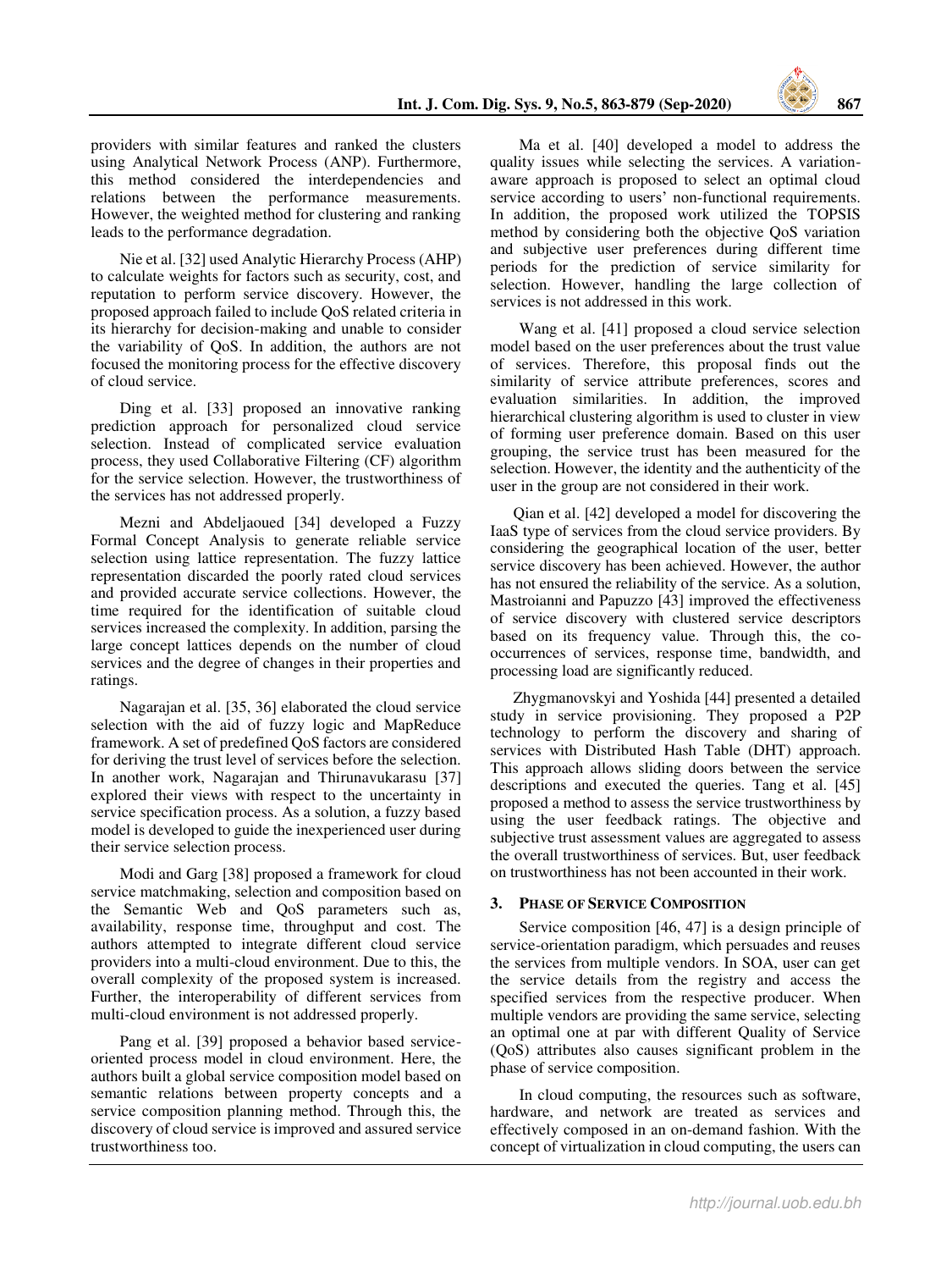avail their services without the intervention of cloud providers. However, handling of dynamic service requirements is always a challenging task in the case of cloud-based service composition. Research works that are pertain to service composition phase of SOA and cloud are discussed in the following sub-sections.

#### *A. SOA based Service Composition*

Blake [48] introduced the concept of reasoning mechanism for accessing exact service descriptions. The descriptions about the services are created with the help of 'Web Services Description Language (WSDL)'. To enhance the message communication between the service provider and consumer, the author used 'Simple Object Access Protocol (SOAP)', a lightweight protocol for exchanging the services. Hence, the author treated both the description of services and protocol, a broker based one.

Wang et al. [49] attempted a model with the incorporation of an agent for providing design and runtime composition of services. In design level, the web services are summarized as an agent model at the implementation level, UDDI, WSDL, and SOAP provide discovery, descriptions, and communications for service compositions respectively [50, 51]. Their work broadly explained about the ontology workflow and its coordination in the web services composition.

Chen & Paik [52] developed a service composition approach by advocating Global Social Service Network (GSSN) in view of assisting higher-quality service composition. The QoS attributes are inter-linked to create relationships among them and the reduction of search space has been achieved by applying investigation among the services. The authors proposed a quality-driven workflow-search algorithm for the identification of quality links to provide the services with minimal cost to the end users. However, the proposed system failed to perform the dynamic adaptation of customer preferences and hence lacks in account customer's feedback.

Rostami et al. [53] used OWL-S language for the description of web services. In their work, they used clustering techniques for the categorization of web services. They used ant-colony algorithm for finding the best set of web services that have high degree of combining ability. From the proposed system, the authors achieved web service composition with different challenging constraints within an optimal period.

Sheng et al. [54] performed the web service composition by describing a sequence of activities such as service orchestration and service choreography. In service orchestration, a single process is responsible for coordinating the various services. The choreography is related to the interactions of multiple services in the environment and symbolizes the participatory services. The authors also categorized the service composition in two aspects namely static and dynamic. The static composition dealt with the aggregation of services at design time, whereas the later one allows the replacement of services at runtime.

Li et al. [55] discussed different types of web service composition approaches along with their limitations. In addition, they proposed an evidence-based method for validating the service proposal before the composition. Hence, the authors performed the service composition based on SOA implementation, which decreases the complexity and difficulty in availing web services.

Ghobaei-Arani et al. [56] addressed the problem of web service composition in geo-distributed cloud environments. They proposed a cuckoo search algorithm, to solve the web service composition problem, which considers not only the QoS of the web services but also the network QoS such bandwidth, latency, delivery, and availability. The dynamic QoS prediction is not focused and hence new services without the QoS are discarded.

#### *B. Cloud based Service Composition*

In cloud computing, Zou et al. [57] proposed a framework for service composition in multi-cloud base environments. The authors applied an AI based planning and combinatorial optimization process to perform composition of cloud services. The grouping of cloud service provider according to the cloud user requirement is done with set covering model. The model organizes the cloud services in the form of tree like structure and used an approximation algorithm (AI based) to enhance the service selection and service composition in a multi-cloud environment.

Gavvala et al. [58] used an eagle strategy for designing QoS aware cloud service composition. In this approach, the exploration is done similar to how an eagle searches for its prey initially. Once the prey is found, the eagle changes its behavior for hunting the prey. Likewise, exploration applied optimization technique to complete the task. By using this, a balance between exploration and exploitation is achieved to overcome the issues like slow convergence rate or premature convergence. Further, they considered that all the required services are available with a single service-repository and hence the integration of multiple services has not been achieved in their work.

Naseri and Navimipour [59] proposed an agent-based method to compose services by identifying the QoS parameters. This work employed the Particle Swarm Optimization (PSO) algorithm to select the best services based on fitness function. Similarly, Merizig et al. [60] proposed an agent-based architecture with a new cooperation protocol, which offered an automatic and adaptable service composition by providing a composite service with the maximum QoS. The approaches improved the service composition with better QoS, but failed to ensure the correctness of service QoS values.

To overcome such issues, Garcia and Sim [61] designed an agent to compose services from the federated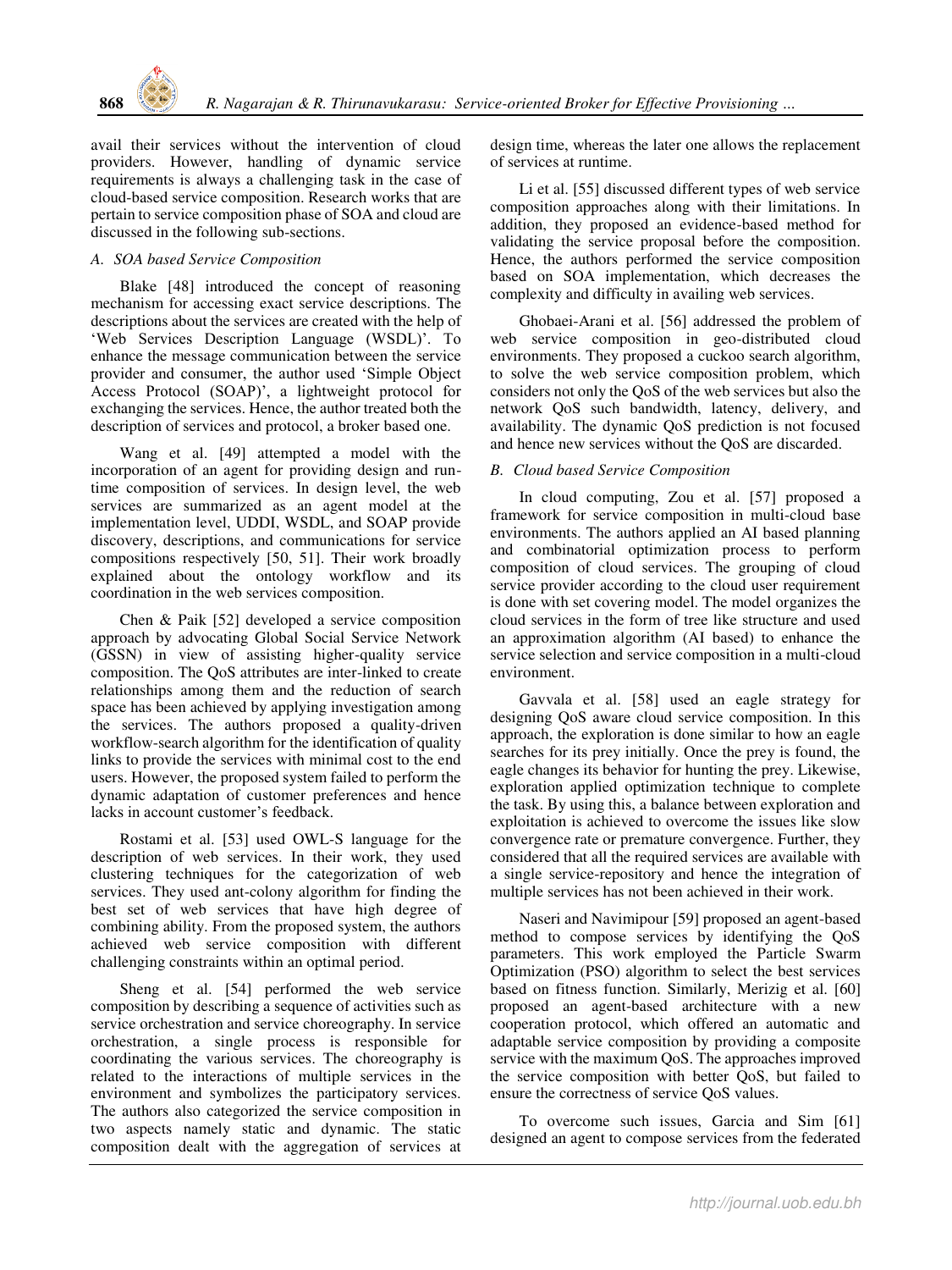

cloud. The proposal aims to reorganize the consumer's requirements (fees, functional and non-functional specifications) for best provisioning of services [62]. Accordingly, their work attempted to introduce individual agents for representing the services with ontology and assisted both service provider, and consumer with the help of broker agents. With this distributed nature of different agents, the authors provided an un-interrupted service composition.

In addition to that, Wei and Blake [63] developed a system with Check Period Relaxation (CPR) and Modified-CPR (MCPR) adaptive algorithms to control the interactions between the agents. However, their work did not provide better services from the operational cloud environment. Hence, the issue of agent's interaction with acknowledgment needs to be focused.

#### **4. PROVISIONING OF SERVICES WITH SERVICE LEVEL AGREEMENT**

In SOA, the contract-based service provisioning has not been focused well, whereas cloud computing offers these features through Service Level Agreements (SLA). Hence, the section focus towards SLA based cloud service provisioning.

In a cloud environment, consumers are varying with their requirements and cloud providers are offering different service capabilities based on their marketing strategies. Therefore, identifying the policies for fulfilling the customer's expectations is an important issue and prompts the need for a valid agreement [64]. A service level agreement [65, 66] is a formal agreement, which helps to identify cloud consumers' expectations, clarify responsibilities, and facilitate communication between providers and consumers. Cloud consumers need proper agreements before the migration of their infrastructure to cloud data center and, the providers need SLA to ensure the delivery of quality services to end-users [67]. It is difficult to satisfy the consumer's need from the perspective of service providers and thereof an optimal strategy is to be arrived through the process called 'Negotiation' [68]. Various scenarios of negotiation are to be considered for the cloud environment [69]. The first one is the straight negotiation between the involved parties. Here, the providers are creating a standard template with stated criteria's (duration, charge and response). In the second scenario, a trusted agent can participate on behalf of consumers to define critical parameters of SLA. The third scenario supports more than one agent in the process of negotiation. These types of negotiation would be an effective strategy if the consumer requires multiple services from various vendors.

Wei et al. [70] presented a method to schedule the available services with mutual quality of service requirements. They have suggested the notion of game theory to resolve the crisis in resource allotment. The method solves the independent optimization problem

through the binary programming. Alhamad et al. [71, 72] proposed architecture for SLA management in a cloud environment. They contributed an agent-based framework for SLA negotiation and monitoring of services. Accordingly, the consumer is signed in the SLA contract before using the services. Niehorster et al. [73] proposed a most common 'SaaS' architecture portal for easy web access. Consumers can define their needs with QoS factors for availing the services. After the cost estimation process, the agent imposes the fulfillment of the stated Service Level Objectives (SLO) and minimizes the resources. Their work directs the agents towards the providers, not on themselves. Therefore, there is no such possibility to interact among the available agents for provisioning of resources.

Buyya et al. [74] estimated the service consumption through the agents. Hence, they ensured the resource scheduling process without any SLA breaches. However, the schemes for negotiating SLAs have not been focused well in their work. Wieder et al. [75] introduced SLA management (business policies, SLA templates, negotiation, provisioning, and adjustments) for serviceoriented cloud environments. Torkashvan and Haghighi [76] proposed an approach to define parameters such as quality, availability, and reliability using XML language. However, the negotiation process has not expressed in their work. Rao et al. [77] proposed their work with the aid of game-theoretic approach in the service provisioning phase of cloud computing. They have accounted a strategy model for the effective functioning of the cloud infrastructure.

Al Falasi et al. [78] classified the research efforts on SLA into two types such as SLA management and Cloudspecific SLA. The SLA management has been developed for a specific cloud provider and for the federated one. Through this, SLA establishment for both individual and federated cloud environment are achieved. The Cloudspecific SLA (CSLA) is another model for cloud services provided by Nie et al. [79], based on WSLA proposed by Keller and Ludwig [80]. In their proposal, the agents are handled multiple requirements' definition into one aggregated SLA document. Once SLA gets agreed and service provisioning is commenced. Here a management model provides a means to deploy SLA, measures the performance, evaluates the SLA and billing the service. This model did not provide a clear specification of SLA negotiation and did not consider the dynamic nature of SLAs in cloud environments.

Wu et al. [81] used the resource provisioning approach to reduce the cost and avoided the violations occurred during the SLA process. The authors proposed an algorithm to minimize the occurrences of penalty and performed the rescheduling of services to fulfill the cloud user. Due to the repetition process, the waiting time of the customer got significantly affected. Anisetti et al. [82] proposed e-auctions for service selection and ranking before the SLA process. This approach simplified the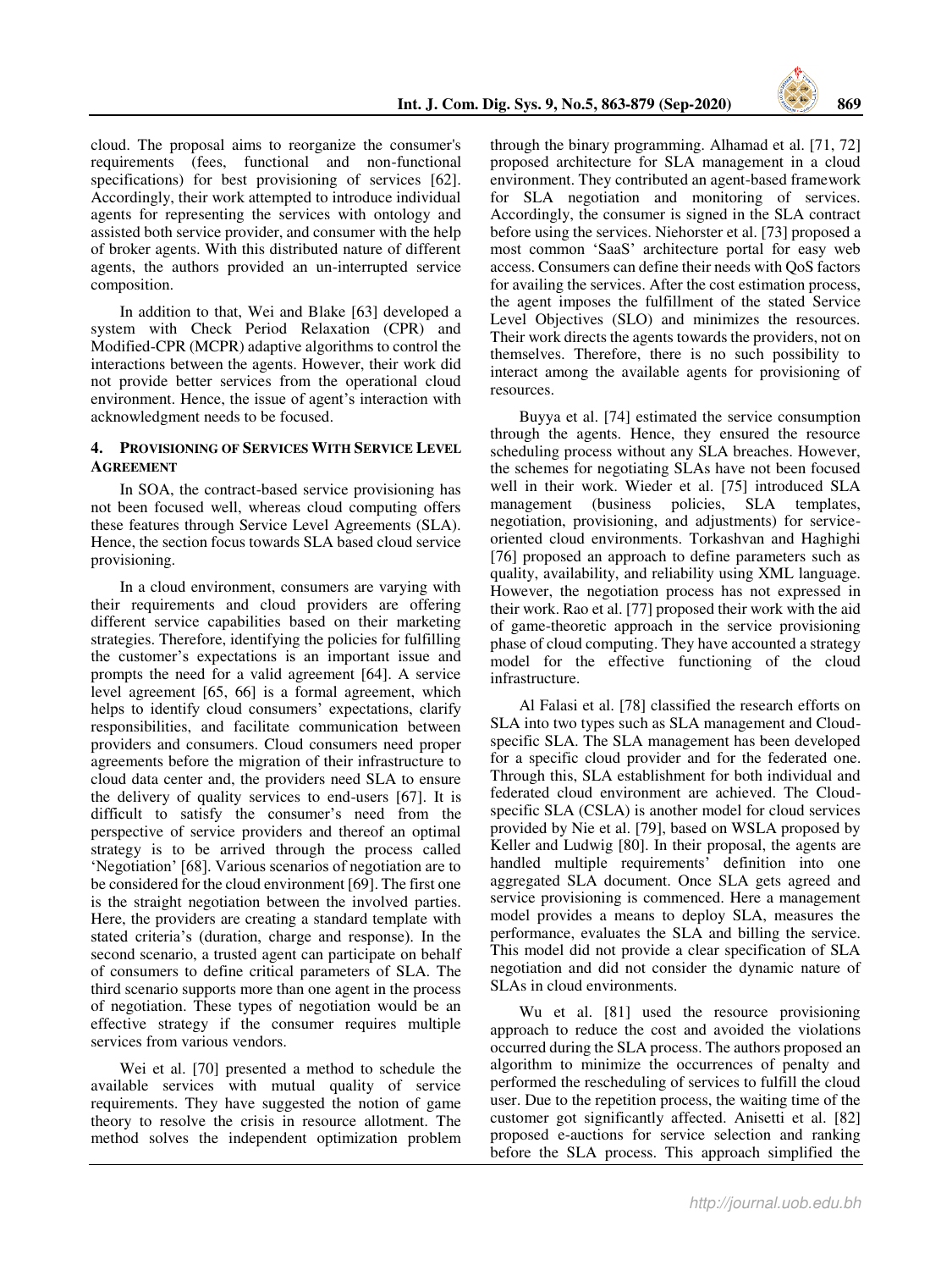selection process by taking the service bids that are partially matched.

Chen et al. [83] proposed a cloud broker framework based on dynamic game theory to achieve successful negotiation between the participators. In addition, the authors proposed a 'Nash equilibrium point' and a 'satisfaction degree' to find out the optimal value of SLA attributes such as price and bandwidth. Messina et al. [84] proposed an intelligent agent-based protocol to compare and understand different service provider's SLA. At first, the protocol has focused to perform negotiation with respect to technical information of services. It has been designed such a way to focus the understanding of semantic and technical terms such as availability, quality, security, and defect rates of the required services.

The following Table [Table I] summarizes the various research efforts in Service-oriented Architecture (SOA) and Cloud computing with respect to service discovery, composition, and provisioning of services.

#### **5. EMERGING RESEARCH ISSUES AND THE NEED FOR SERVICE-ORIENTED BROKER**

The various extensive research attempts discussed above explored various emerging issues in the phases of cloud life cycle. The issues are tailored and the need for service- oriented broker in the cloud-computing framework has been elaborated in this section.

#### *A. Emerging issues in the Cloud Life Cycle Phases*

In service discovery, certain challenges such as handling the incorrect details, uncertainties in requirements specification, dynamic discovery of service, and user/item-based service discovery are considered for the discussion.

*i) Elimination of incorrect service details:* The identification of right service [17] from the service repository is always a challenging one for the new cloud user. The nature of the service must be classified and grouped together to form the service group [21]. Followed that, the classification of services must be performed and the functionalities are to be recorded with the broker for simplifying the service discovery process. Similarly, during the requirement specification, the user may face the problem in understanding the service details. This scenario is termed as uncertainties [23, 24, 25] and should be addressed properly by adopting the fuzzy logic-based principle named 'linguistic variables' [32, 33].

- *ii) Dynamic service discovery:* Though many literatures [23, 24, 25, 26, 27, 38] expressed the capabilities and action list of the broker in service discovery, the challenges are still existing while performing dynamic discovery of services. To cater this, a service-oriented broker must be constructed to perform tasks such as pre-processing, ranking, and for construction of ontology towards facilitating automatic service discovery. Whenever a new service is published, the broker must evaluate them against the user's requirement on the basis of soft computing benchmarks such as Fuzzy Logic and machine learning principles such as Artificial Neural Networks and Decision Tree.
- *iii) User or service based discovery:* The user or servicebased discovery [85] is an ongoing research issue in services computing. In user-based discovery, the identification and grouping of similar users with their service interest is not always be stable. A user may purchase a service for the usage of another user; he may be entirely different from the identified group. Hence, it is appropriate to consider contextual and personalized information about the users while availing the service discovery process.

After the service identification, the integration of required services from the federated cloud environment in an important process in the composition phase. The following issues are to be addressed properly in order to accumulate the services in an effective manner.

- *i) Interaction among the multiple cloud providers:* A service pack with the collection of all possible services from the federated cloud environment is an important one for the effective handling of cloud services. Normally, the cloud computing offers services from the providers like Amazon, Google, and Salesforce.com etc. The integration of services from the available providers with respect to the service nature is not yet achieved. Hence, the need for the service-oriented broker in the existing cloud computing is prompted to enhance the service provisioning capabilities.
- *ii) Effective handling of the trusted parties:* Utilization of services from the trusted third parties improves the customer satisfaction. Hence, the need to identify the trusted parties and their integration is a promising research avenue.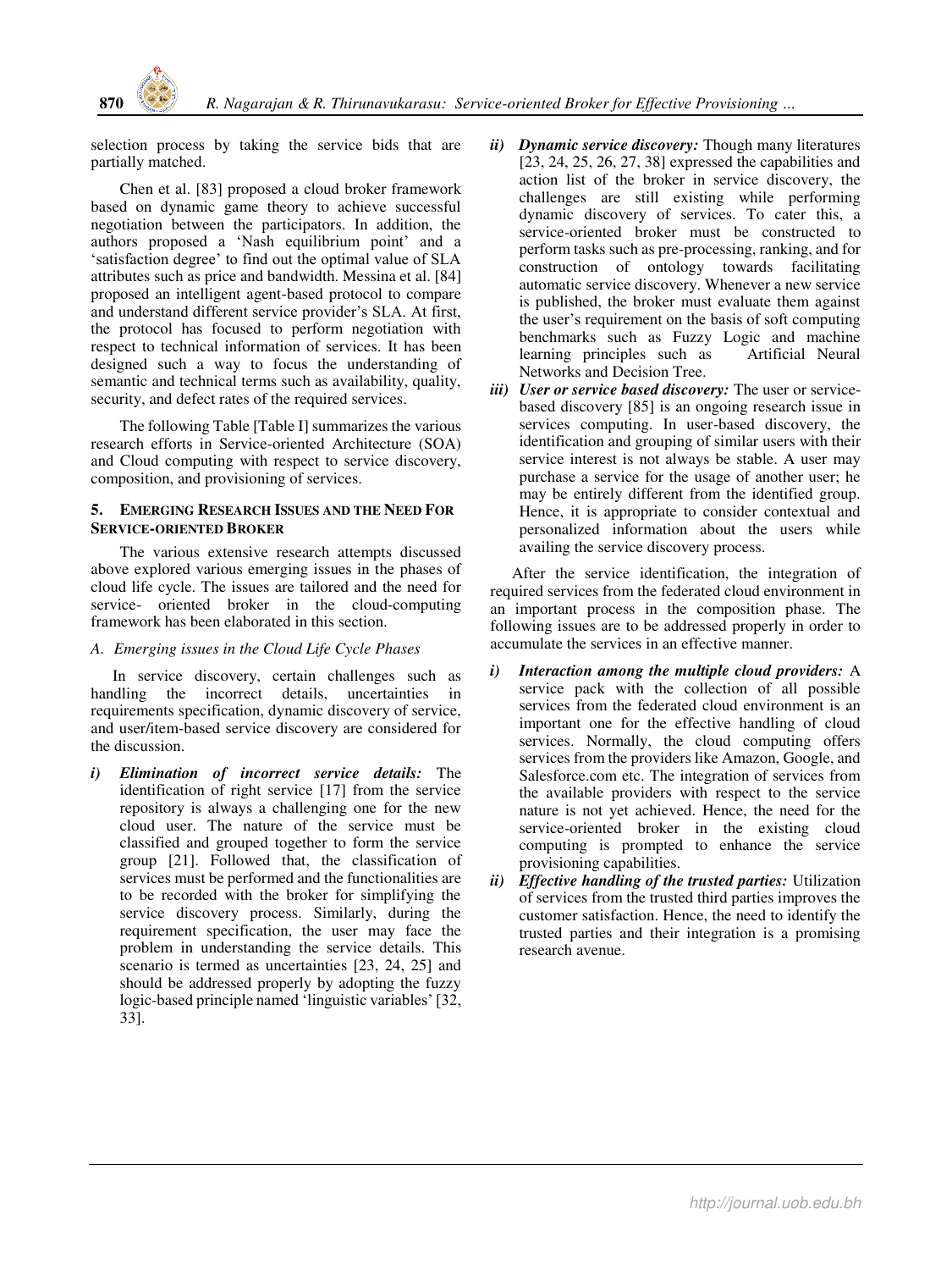# **Int. J. Com. Dig. Sys. 9, No.5, 863-879 (Sep-2020)****871**



| S.             | Contributor(s)               | <b>Key Highlights</b>                                                     | <b>Identified Gap</b>                                                      |            | <b>Service</b><br><b>Discovery</b> |                | <b>Service</b><br>Composition |            | <b>SLA</b> based<br><b>Service</b><br>Provisioning |                  |
|----------------|------------------------------|---------------------------------------------------------------------------|----------------------------------------------------------------------------|------------|------------------------------------|----------------|-------------------------------|------------|----------------------------------------------------|------------------|
| No             |                              |                                                                           |                                                                            | <b>SOA</b> | <b>Cloud</b>                       | SOA            | <b>Cloud</b>                  | <b>SOA</b> | <b>Cloud</b>                                       | Broker/<br>Agent |
| $\mathbf{1}$   | Sycara et al., 2004          | Matchmaking<br>principles for<br>service<br>discovery                     | Interaction<br>among multi-<br>agents                                      | ✓          |                                    | ✓              |                               |            |                                                    | ✓                |
| 2              | Crasso et al., 2008          | Service<br>descriptions are<br>developed                                  | Difficult to<br>represent huge<br>collection of<br>service details.        | ✓          |                                    |                |                               |            |                                                    |                  |
| 3              | Rajendran et al.,<br>2010    | Perform service-<br>matching,<br>ranking based<br>on user<br>preferences. | Poor evaluation<br>of overall quality<br>from the<br>calculated<br>weights | ✓          |                                    |                |                               |            |                                                    |                  |
| $\overline{4}$ | Yager et al., 2011           | User behavior-<br>based selection                                         | Limitations of<br>service details<br>weight and<br>threshold values.       | ✓          |                                    |                |                               |            |                                                    |                  |
| 5              | De Souza and<br>Rabelo, 2011 | Dynamic<br>discovery of<br>services                                       | Inappropriate<br>service selection                                         | ÷,         | ✓                                  |                |                               |            |                                                    |                  |
| 6              | Garcia et al., 2013          | Search space<br>reduction is<br>achieved                                  | Functional and<br>Non-functional<br>requirements are<br>not considered.    | ✓          |                                    | ÷,             |                               |            | $\overline{a}$                                     |                  |
| $\overline{7}$ | Zhang et al., 2012           | User-centered<br>service<br>categorization                                | Failed to support<br>the categorization<br>of multiple<br>domains.         |            | ✓                                  |                |                               |            |                                                    |                  |
| 8              | Mistry et al., 2012          | Semantic<br>discovery of<br>web services                                  | Difficult to<br>represent the<br>ontology                                  | ✓          |                                    |                |                               |            |                                                    |                  |
| 9              | Peng, 2012                   | Clustering based<br>discovery                                             | Poor<br>classification<br>methodologies                                    | ✓          |                                    |                |                               |            |                                                    |                  |
| 10             | Choi and Jeong,<br>2014      | Trust based<br>framework for<br>service<br>discovery                      | Service's QoS<br>values are<br>missing                                     | ✓          |                                    | $\overline{a}$ |                               |            | $\overline{a}$                                     | ✓                |
| 11             | Ramacher and<br>Monch, 2015  | Hierarchical<br>approach for<br>composite<br>service selection            | OoS values are<br>not considered                                           | ✓          |                                    | ✓              |                               |            | $\overline{a}$                                     |                  |
| 12             | Zhang et al, 2018            | NLP-based<br>discovery                                                    | Non-functional<br>properties of<br>services are not<br>considered          | ✓          |                                    |                |                               |            |                                                    |                  |
| 13             | Parhi et al., 2018           | Multi-agent with<br>ontology-based<br>framework                           | Poor<br>coordination<br>among Agents.                                      | ÷,         | ✓                                  |                |                               |            |                                                    |                  |
| 14             | Nabli et al., 2018           | Semantic<br>Network and<br>Ontology based<br>$\operatorname{method}$      | Natural language<br>queries cannot be<br>processed.                        | L,         | ✓                                  |                |                               |            |                                                    |                  |
| 15             | Nagarajan et al.,<br>2017    | Semantic<br>network and<br>cloud ontology<br>based                        | Searching time is<br>increased                                             |            | ✓                                  |                |                               |            |                                                    | ✓                |
| 16             | Nawaz et al., 2018           | Markov chain<br>with user<br>preferences                                  | Complexity in<br>finding user<br>prioritization                            |            | ✓                                  |                |                               |            |                                                    |                  |

## TABLE I. SUMMARY OF RESEARCH EFFORTS IN SOA AND CLOUD COMPUTING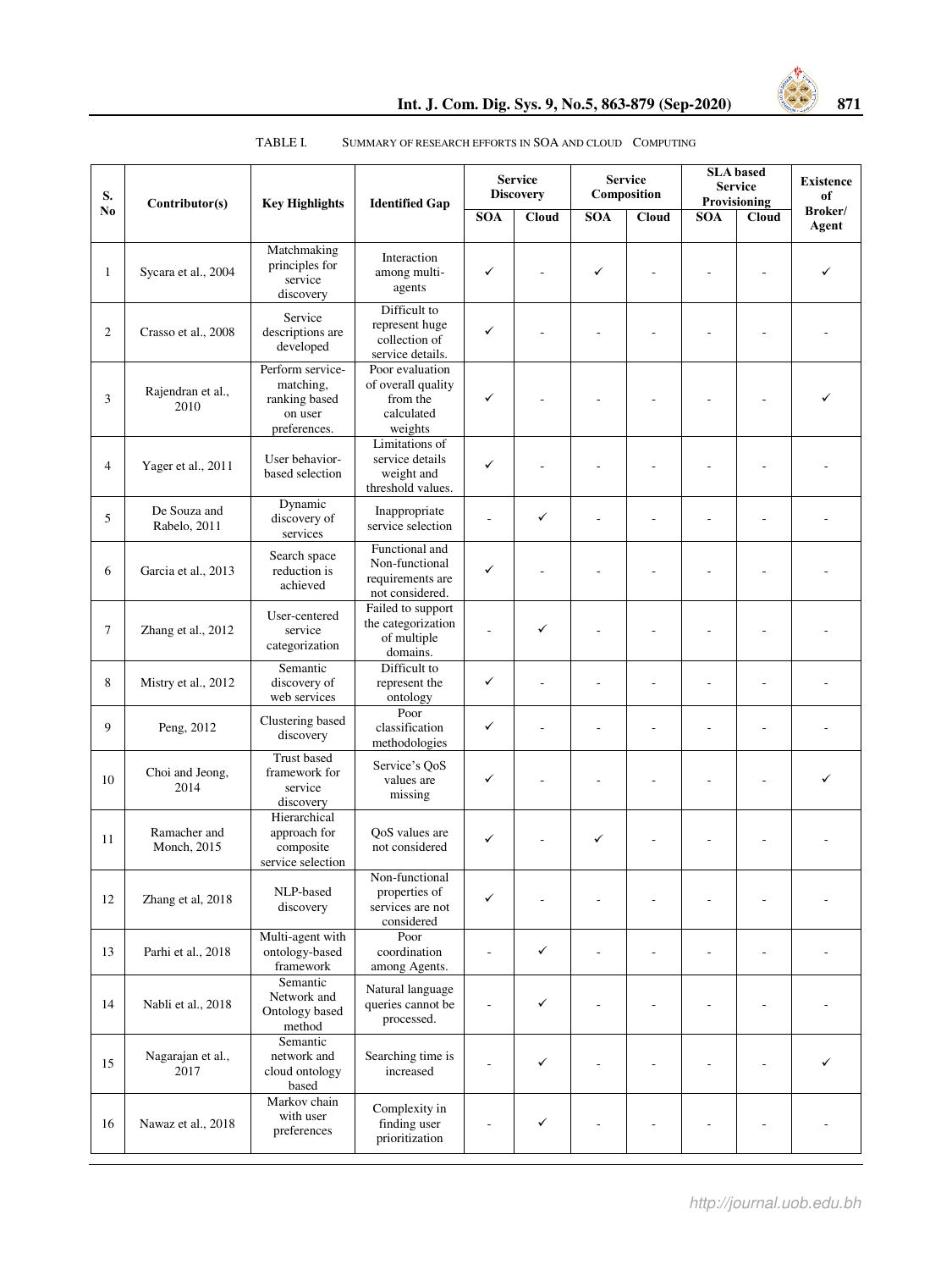

| 17     | Kumar et al., 2018                        | AHP and<br><b>TOPSIS</b> based<br>method                                                           | Poor<br>performance of<br>pairwise<br>comparison with<br>huge services |                |   |                |                |    |  |
|--------|-------------------------------------------|----------------------------------------------------------------------------------------------------|------------------------------------------------------------------------|----------------|---|----------------|----------------|----|--|
| 18     | Sun et al., 2019                          | Non-linear<br>preferences are<br>considered to<br>avoid the issues<br>of normal<br>MCDM            | Missing to<br>predict the newly<br>arrived services.                   |                | ✓ |                |                |    |  |
| 19     | Al-Faifi et al., 2019                     | Hybrid method<br>applied k-means<br>to find out the<br>similar services<br>and ranked<br>using ANP | Performance<br>degradation due<br>to weighted<br>method                |                |   |                |                |    |  |
| 20     | Nie et al., 2011                          | AHP based<br>method                                                                                | Changes in the<br>QoS values are<br>not considered                     |                | ✓ |                |                |    |  |
| 21     | Ding et al., 2017                         | Personalized<br>cloud service<br>selection - CF<br>based.                                          | Service<br>trustworthiness is<br>not ensured                           |                | ✓ |                |                |    |  |
| 22     | Mezni and<br>Abdeljaoued, 2018            | Poor rated<br>services are<br>ignored to<br>provide better<br>service<br>collection                | Time complexity<br>gets increased                                      |                |   |                |                |    |  |
| 23     | Nagarajan et al.,<br>2018                 | Fuzzy with<br>MapReduce<br>Framework                                                               | Need to<br>overcome the<br>uncertainty<br>issues                       |                | ✓ |                |                |    |  |
| 24     | Nagarajan and<br>Thirunavukarasu,<br>2019 | <b>Fuzzy Decision</b><br>Tree based<br>representation to<br>overcome the<br>uncertainties          | Dynamic<br>prediction of<br>service's QoS is<br>missing                |                | ✓ |                |                |    |  |
| 25     | Modi and Garg,<br>2019                    | Services from<br>multi cloud<br>environment is<br>attempted                                        | Interoperability<br>between multiple<br>services is not<br>achieved    |                | ✓ |                |                |    |  |
| 26     | Pang et al., 2019                         | Service<br>trustworthiness<br>is achieved                                                          | Not suitable for<br>multi-cloud<br>environment                         |                | ✓ |                |                |    |  |
| 27     | Ma et al., 2019                           | QoS based<br>service selection                                                                     | Poor<br>performance with<br>large collection<br>of services.           | $\overline{a}$ |   |                |                |    |  |
| 28     | Wang et al., 2019                         | User<br>preferences-<br>based service<br>selection                                                 | Malicious user<br>information is not<br>detected                       |                | ✓ |                |                |    |  |
| 29     | Qian et al., 2013                         | <b>Location</b> based<br>service<br>discovery - user<br>context                                    | Poor service<br>reliability                                            |                | ✓ |                |                |    |  |
| $30\,$ | Mastroianni and<br>Papuzzo, 2014          | Improved<br>service<br>discovery                                                                   | Suggestion of<br>mismatched<br>services                                |                | ✓ |                |                |    |  |
| 31     | Zhygmanovskyi and<br>Yoshida, 2014        | Distributed Hash<br>Table based<br>approach                                                        | Difficult to<br>process large<br>volume of<br>services                 |                | ✓ | L,             |                | ✓  |  |
| 32     | Tang et al., 2017                         | User feedback<br>based                                                                             | Malicious users<br>are not restricted                                  |                | ✓ | $\overline{a}$ | $\overline{a}$ | ÷, |  |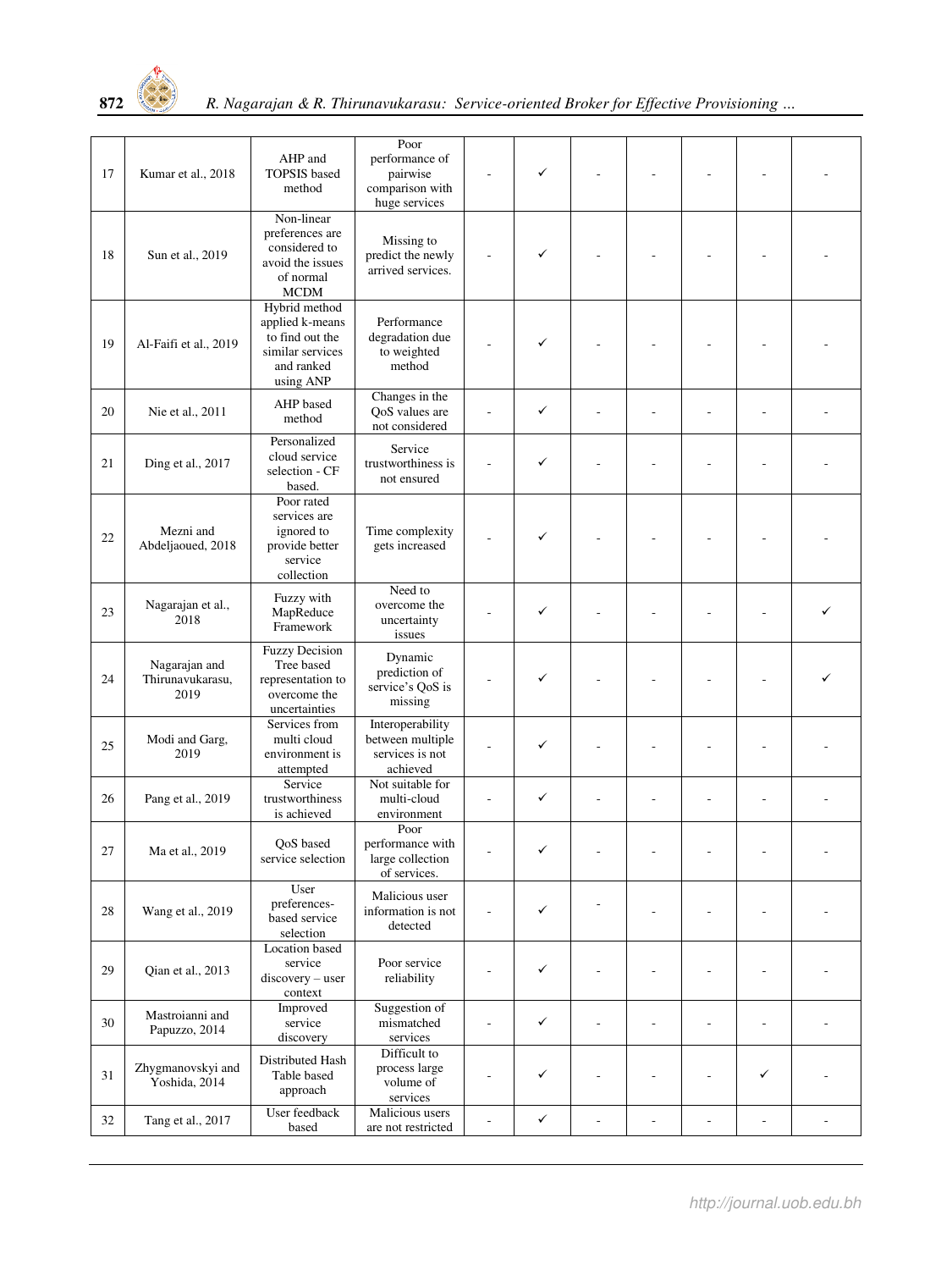

# **Int. J. Com. Dig. Sys. 9, No.5, 863-879 (Sep-2020)****873**

|    |                                | trustworthy                                                 |                                                                                     |                |    |              |   |    |   |
|----|--------------------------------|-------------------------------------------------------------|-------------------------------------------------------------------------------------|----------------|----|--------------|---|----|---|
|    |                                | prediction                                                  |                                                                                     |                |    |              |   |    |   |
| 33 | <b>Blake</b> , 2003            | Ontology based<br>service<br>composition                    | Inferencing is<br>very difficult                                                    | ÷,             | L, | ✓            |   | L, | ✓ |
| 34 | Wang et al., 2006              | Run time service<br>composition is<br>performed             | Difficult to<br>analyze the<br>ontology                                             | L,             |    | ✓            |   |    | ✓ |
| 35 | Chen and Paik, 2015            | Service's QoS<br>are considered<br>in composition           | Failed to adapt<br>the customer<br>feedbacks                                        |                |    | ✓            |   |    |   |
| 36 | Rostami et al., 2014           | Ant-colony<br>based method<br>for service<br>composition    | Clustering failed<br>to compose<br>versatile service<br>collections                 | Ĭ.             |    | ✓            |   |    |   |
| 37 | Sheng et al., 2014             | Static and<br>dynamic service<br>composition is<br>achieved | Need of<br>centralized<br>control                                                   |                |    | ✓            |   |    |   |
| 38 | Li et al., 2012                | Evidence based<br>service<br>composition                    | No proper<br>evaluation of<br>service trust                                         |                |    | ✓            |   |    |   |
| 39 | Ghobaei-Arani et al.,<br>2017  | OoS based<br>service<br>composition                         | Failed to predict<br>the new services<br>QoS                                        | L,             |    | $\checkmark$ |   |    |   |
| 40 | Zou et al., 2010               | Multi cloud<br>service<br>composition is<br>achieved        | Increased the<br>overall cost of<br>the selection<br>process                        | $\overline{a}$ |    |              | ✓ |    |   |
| 41 | Gavvala et al., 2019           | QoS based<br>service<br>composition                         | Integration of<br>multiple cloud<br>services are not<br>possible                    | L,             | ✓  |              | ✓ |    |   |
| 42 | Naseri and<br>Navimipour, 2019 | Agent based<br>QoS service<br>composition                   | Poor prediction<br>of Service's QoS                                                 | L,             | ✓  |              | ✓ |    |   |
| 43 | Merizig et al., 2018           | Agent based<br>QoS service<br>composition<br>(automatic)    | Poor prediction<br>of Service's QoS                                                 |                | ✓  |              | ✓ |    |   |
| 44 | Garcia and Sim,<br>2010        | Services<br>composition<br>from federated<br>cloud          | Difficult to co-<br>ordinate the<br>agents                                          | ÷,             | ✓  |              | ✓ |    |   |
| 45 | Wei and Blake, 2013            | Agent based<br>QoS service<br>composition                   | Not provided the<br>better services<br>from the<br>operational cloud<br>environment | ÷,             |    |              | ✓ |    |   |
| 46 | Wei et al., 2010               | Game theory<br>applied for<br>service<br>allotment          | Binary<br>programming not<br>suitable for<br>multi-cloud<br>environment             |                |    |              | ✓ | ✓  |   |
| 47 | Alhamad et al., 2010           | SLA based<br>service<br>provisioning                        | Co-ordination<br>among the agents<br>are not<br>considered                          | $\overline{a}$ |    |              |   | ✓  |   |
| 48 | Niehorster et al.,<br>2010     | Agents based<br>service<br>provisioning                     | Poor interaction<br>among the agents                                                | -              |    |              |   | ✓  | ✓ |
| 49 | Buyya et al., 2011             | <b>Agents</b> based<br>service<br>provisioning              | Negotiation part<br>of SLA needs to<br>be improved                                  | $\overline{a}$ |    |              |   | ✓  |   |
| 50 | Wieder et al., 2011            | SLA based<br>service<br>provisioning                        | Understanding<br>between provider<br>and user is more<br>critical                   |                |    |              |   | ✓  |   |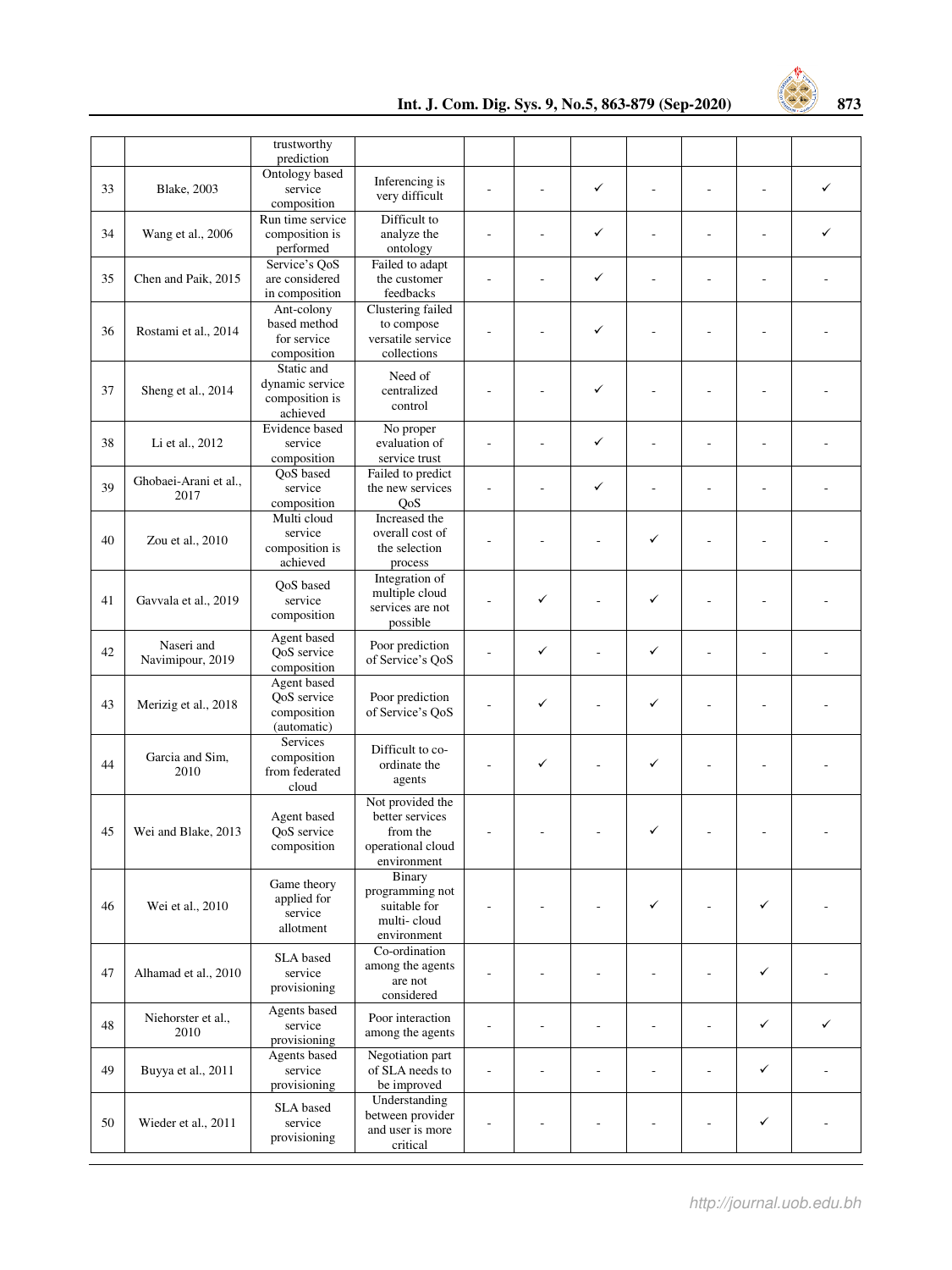

| 51 | Torkashvan and<br>Haghighi, 2012 | Agreements<br>based service<br>provisioning                              | SLA needs to be<br>improved                                                  |   |              | $\checkmark$ |  |
|----|----------------------------------|--------------------------------------------------------------------------|------------------------------------------------------------------------------|---|--------------|--------------|--|
| 52 | Rao et al., 2012                 | Game-theoretic<br>approach used<br>for service<br>provisioning           | SLA part is<br>missing                                                       |   | ✓            | $\checkmark$ |  |
| 53 | Al Falasi et al., 2013           | Service<br>provisioning<br>with SLA                                      | No clear<br>specification of<br>SLA negotiation                              |   |              | $\checkmark$ |  |
| 54 | Nie et al., 2012                 | Service<br>provisioning<br>with SLA                                      | Not considered<br>the dynamic<br>nature of SLA                               |   |              | $\checkmark$ |  |
| 55 | Keller and Ludwig,<br>2003       | Service<br>provisioning<br>with SLA                                      | Not considered<br>the dynamic<br>nature of SLA                               |   |              | $\checkmark$ |  |
| 56 | Wu et al., 2014                  | Minimized the<br>penalties in<br>service<br>provisioning                 | Response time is<br>affected due to<br>rescheduling of<br>available services |   |              | $\checkmark$ |  |
| 57 | Anisetti et al., 2014            | Improved<br>service<br>provision with<br><b>SLA</b>                      | Partial service<br>details affected<br>the expected<br>result                | ✓ | $\checkmark$ | $\checkmark$ |  |
| 58 | Chen et al., 2016                | <b>Better</b><br>negotiation<br>framework for<br>service<br>provisioning | Uncertainties are<br>not considered                                          |   |              |              |  |
| 59 | Messina et al., 2016             | Intelligent<br>agent-based<br>service<br>composition                     | Not sure about<br>the service's OoS                                          |   |              | $\checkmark$ |  |

- *iii) Legitimate budgetary model for effective service handling:* Based on the budgetary constraints proposed by the cloud users, the categorization of services must be performed. It can be accomplished by the techniques such as the adaptation of optimal cost estimation model using the genetic algorithm for resource utilization, inclusion of multi-criteria decision-making techniques for designing attribute matrices towards budgetary plans, and delivering traceability metrics for effective mapping between posted requirements and stated budget.
- *iv) Issues related to service migration on the cloud:* In existing cloud computing framework, the operating principles are motivated towards normal discovery and provisioning of services from a single provider. Therefore, the existing methodologies are failed to compose the needed services from more than one cloud provider. With the introduction of the interoperability nature, the migration of services from one cloud service provider to another can be achieved.

Finally, service delivery with qualitative service list and the proper agreement between the provider and consumer is performed. The responsibility of this phase is to evaluate the service quality, preparation of agreements, handling the customer issues and updating the service details with respect to the dynamic changes in the services computing. Various research efforts on service level

agreements and QoS have been considered by many researchers in services computing. In web service, 'WS-Agreement' and 'Web Service Level Agreement Language and Framework' are used for describing SLA. These are developed from Open Grid Forum (OGF) and IBM respectively. In cloud computing,

new standards are to be derived while designing a broker since SLA matrices adapted in the web services are not well enough for the cloud.

From the literature, we have listed some of the issues that could be addressed to improve the service provisioning through the broker.

- *i) Evaluation of service quality:* Certifying the services with respect to the customer requirements is still an existing problem in the cloud computing. One should consider the factor of service credibility in terms of quality of service factors (availability, reliability, accessibility, pricing factor) before recommending them to the user.
- *ii) Dynamic adaptation of customer feedback:* A feedback gateway for recording the user response about the offered services is exist now. However, the analysis of the feedbacks against its authentication becomes a major issue in all sorts of services computing. Hence, an idea to validate the reality of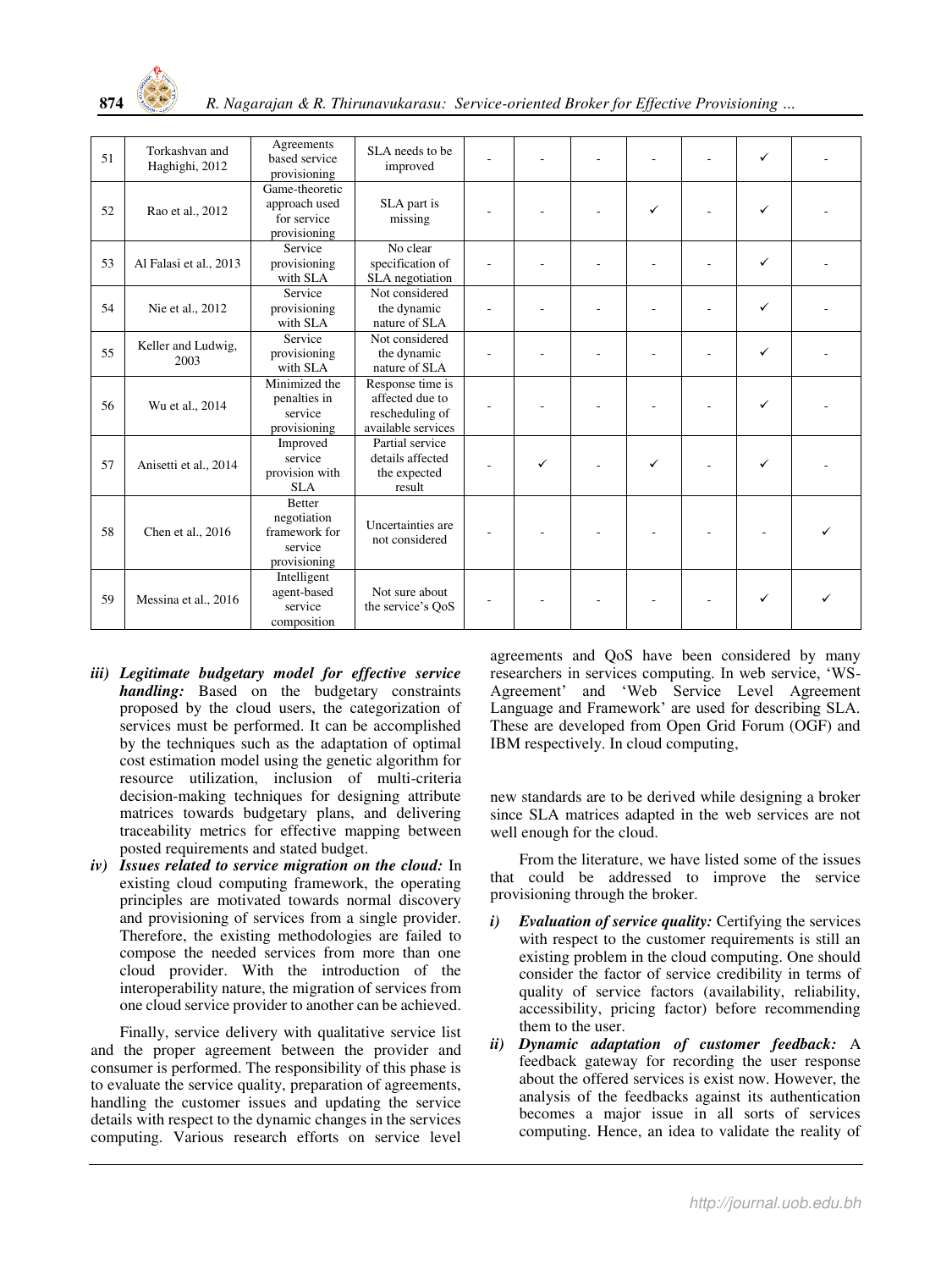

the cloud user should be accounted for the future scope.

- *iii) Privacy issues related to customer details:* Though privacy emerged as a major issue in services computing, it must be properly treated while designing the broker. At any levels of functionalities, the user interface or business logic of the proposed broker should not try to acquire the personal information of the customer. Hence, it is necessary to incorporate the various service metrics for handling the privacy issues.
- *iv) Service up-gradation alerts:* According to consumerprovider agreement, the contract among the entities are transient in nature and it ends once the service life cycle has been completed. A broker that offers service up-gradation alert even after the completion of the contract would be a novel choice by more consumers [86, 87]. It can be done with the aid of feature selection theory, rough set theory for implementing automated service up-gradation alerts by the broker.

#### *B. The Need for Service-oriented Broker*

Though the cloud service model is an extension of Service-oriented Architecture, cloud users are availing various value-added vertical services as per their dynamic requirements. Hence, the layer of service brokerage is to be included among cloud users and consumers. The service brokerage layer would enhance the core cloud functionalities such as service discovery, service integration, service aggregation, service customization, quality assurance, and service optimization. The intelligence in brokerage can be instilled through the service-oriented broker. A service-oriented broker can be defined as software entity that provide a platform of service brokerage for both cloud users and providers and offer computationally intelligent cloud services through artificial intelligence, soft computing, machine learning and data analytical techniques for achieving service excellence in the phases of cloud life cycle.

#### **6. SERVICE-ORIENTED BROKER FRAMEWORK FOR CLOUD COMPUTING**

This section proposes a cloud system with the inclusion of service-oriented broker for effective provisioning of services. A typical cloud model with the inclusion of service-oriented broker is shown in Fig.3. The functional components of the proposed framework are explained here.



Figure 3. An idea for the future cloud-computing framework with service-oriented broker

*(i) User portal for requirements gathering:* This module has been proposed towards the fulfillment of user expectations with respect to the cloud services. As per the inclusion of our service-oriented broker, this module can analyze the requirement based on expected cost and features. As shown in Table II, a typical end-user portal accepts the IaaS specific input parameters such as computing, storage, and network details along with ondemand time (duration) and expected cost (budget).

Consider a typical scenario where, three cloud users 'CU1', 'CU2', and 'CU3' approaching our broker with the following IaaS requirements: the user 'CU1' needs the requirement of 2.5 GHz speed of computing, 8 GB of RAM, 1 TB of hard disk space with 4 Gbps of network for the duration of 60 minutes with the stated cost of \$0.25.

| <b>Cloud</b>        |                        |                    | <b>IaaS</b> type Services |                                    | Cost        |
|---------------------|------------------------|--------------------|---------------------------|------------------------------------|-------------|
| <b>User</b><br>(CU) | Cpu<br><b>Instance</b> | <b>Storage</b>     |                           | <b>Network</b><br><b>Bandwidth</b> | per<br>Hour |
|                     | (GHz)                  | <b>RAM</b><br>(GB) | <b>HDD</b><br>(TB)        | (Gbps)                             |             |
| CU1                 | 2.5                    | 8                  |                           |                                    | \$0.25      |
| CU2                 | 1.4                    | 4                  |                           |                                    | \$0.15      |
| CU3                 | 3.4                    | 16                 | 2                         | 8                                  | \$0.30      |

TABLE 2 END-USER PORTAL FOR INPUT SPECIFICATIONS

*(ii) Service discovery and composition:* This module focuses the intelligent part of the proposed broker. Accordingly, the service selection task has been carried out in an intelligent way. The broker applies various sort of intelligent techniques for the effective service selection. As an example, we put forward a service-oriented broker based on the concept of fuzzy ontology to rank the discovered services. The broker considers the functional, non-functional characteristic, security policies of the services with the budgetary constraints and constructs an ontological structure with appropriate weights. With respect to our example, broker lists the possible cloud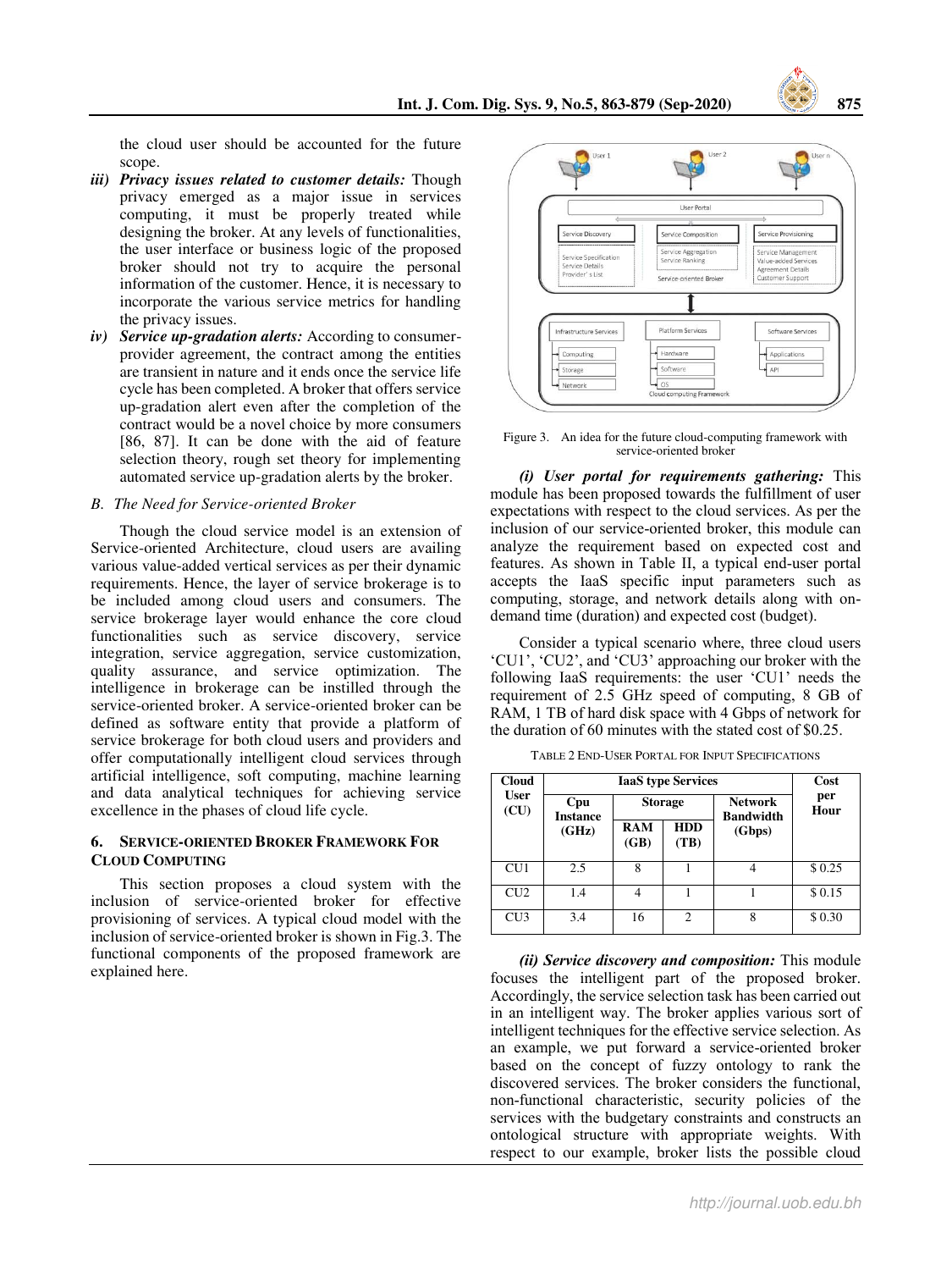services along with the providers which are very closer to the posted requirements of user CU1 (Table 3).

| <b>Cloud</b>        |                        |                    | <b>IaaS</b> type Services |                                    | Cost        |
|---------------------|------------------------|--------------------|---------------------------|------------------------------------|-------------|
| <b>User</b><br>(CU) | Cpu<br><b>Instance</b> | <b>Storage</b>     |                           | <b>Network</b><br><b>Bandwidth</b> | per<br>Hour |
|                     | (GHz)                  | <b>RAM</b><br>(GB) | <b>HDD</b><br>(TB)        | (Gbps)                             |             |
| CU1                 | 2.5                    | 8                  |                           |                                    | \$0.25      |
| CU2                 | 1.4                    |                    |                           |                                    | \$0.15      |
| CU3                 | 3.4                    | 16                 | $\mathcal{D}$             | 8                                  | \$0.30      |

TABLE 3 SELECTED SERVICES [FOR CU1]

*(iii) Service Provisioning:* Finally, the broker prepares a Service Level Agreement (SLA) for the binding of the consumer with a provider. The SLA includes aspects such as service scope, quality, and responsibilities of both provider and consumer. The SLA establishment through the proposed serviceoriented broker always aims to assure the attributes such as customer support, the trustworthiness of service, long time availability and guaranteed service updates for the enhancement of provisioned services. In addition, the proposed broker periodically investigates the services and creates a service log to ensure the service effectiveness and their business levels. Such self-healing attitude plays a vital role in performing effective customer relationship management with both parties.

## **7. CONCLUSIONS AND SCOPE FOR FUTURE WORK**

In this paper, we have performed a comprehensive survey about various research works pertain to service discovery, service composition and provisioning of SLA from both SOA and Cloud perspective. Based on the literature survey, emerging research issues have been tailored for further exploration towards achieving service excellence in cloud computing paradigm. Besides, we have highlighted the need for service-oriented broker in cloud computing for augmenting cloud service brokerage with all its functional modules. Thus, this paper provides a detailed insight into the services computing paradigm by opening up new research avenues.

Some of the promising research directions in the phase of service discovery and selection are (i) Inclusion of fuzzy logic principles for considering the valid requirements of the user and elimination of in-correct services (ii) Applying machine learning techniques such as decision trees, Artificial Neural Networks for improving the dynamic discovery and selection of appropriate cloud services based on the user's need (iii) Adaptation of Multi criteria decision making methods to assists the user in selecting the services based on feature such as contextual information.

In the phase of service composition, possible research avenues are (i) Interaction of multiple agents by using 'single sign on' identification towards offering secured service, (ii) Elevate the cloud broker with the interoperable nature of SOA for easy interchanging of services without compromising service quality, (iii) Adaptation of producer-consumer service log into the cloud broker for maintaining the trust details of business process.

With respect to the service provisioning phase, the future research directions are (i) Incorporation of MCDM approaches with Matrix Factorization techniques to predict the services with better QoS values and try to resolve the problem of cold-start, (ii) Applying the data analytics tools such as MapReduce and Spark for the processing of user feedbacks to predict the service quality and ensures the utilization of services at the customer end, (iii) Adapting a supervised learning based crawler to notify the cloud user about the service updates, (iv) Designing various efficient meta information model using feature selection methods for efficient SLA documentation for both SOA and cloud.

#### **REFERENCES**

- [1] L. Liu, "Services Computing: From Cloud Services, Mobile Services to Internet of Services", IEEE Transactions on Services Computing, 9(5), 2016, pp. 661-663.
- [2] T. Erl, P. Merson, R. Stoffers, "Service-oriented Architecture: Analysis and Design for Services and Microservices", Prentice Hall PTR, 2017.
- [3] T. Erl, "Service-oriented architecture: concepts, technology, and design", Pearson Education India, 2005.
- [4] T. Erl, R. Puttini and Z. Mahmood, "Cloud computing: concepts, technology & architecture", Pearson Education, 2013.
- [5] M. Manoharan and S. Selvarajan, "An efficient methodology to improve service negotiation in cloud environment", International Journal of Grid and Utility Computing, 6(3-4), 2015, pp. 150-158.
- [6] S.F. Chang, "A reference architecture for application marketplace service based on SaaS", International Journal of Grid and Utility Computing, 2(4), 2011, pp. 243-252.
- [7] Y. Wei and M.B. Blake, "Service-oriented computing and cloud computing: Challenges and opportunities", IEEE Internet Computing, 14(6), 2010, pp. 72-75.
- [8] M. Aazam and E.N. Huh, "Cloud broker service-oriented resource management model", Transactions on Emerging management model", Transactions on Emerging Telecommunications Technologies, 28(2), 2017.
- [9] K. Sycara, M. Paolucci, J. Soudry and N. Srinivasan, "Dynamic discovery and coordination of agent-based semantic web services", IEEE Internet computing, 8(3), 2004, pp. 66-73.
- [10] L. Pan, "Towards a ramework for automated service negotiation in cloud computing", In: IEEE International Conference on Cloud Computing and Intelligence Systems (CCIS), 2011, pp. 364-367.
- [11] H. Dong, F.K. Hussain and E. Chang, "A service concept recommendation system for enhancing the dependability of semantic service matchmakers in the service ecosystem environment", Journal of Network and Computer Applications, 34(2), 2011, pp. 619-631.
- [12] M. Crasso, A. Zunino and M. Campo, "Easy web service discovery: A query-by-example approach", Science of Computer Programming, 71(2), 2008, pp. 144-164.
- [13] T. Rajendran, P. Balasubramanie and R. Cherian, "An optimal broker-based architecture for web service discovery with QoS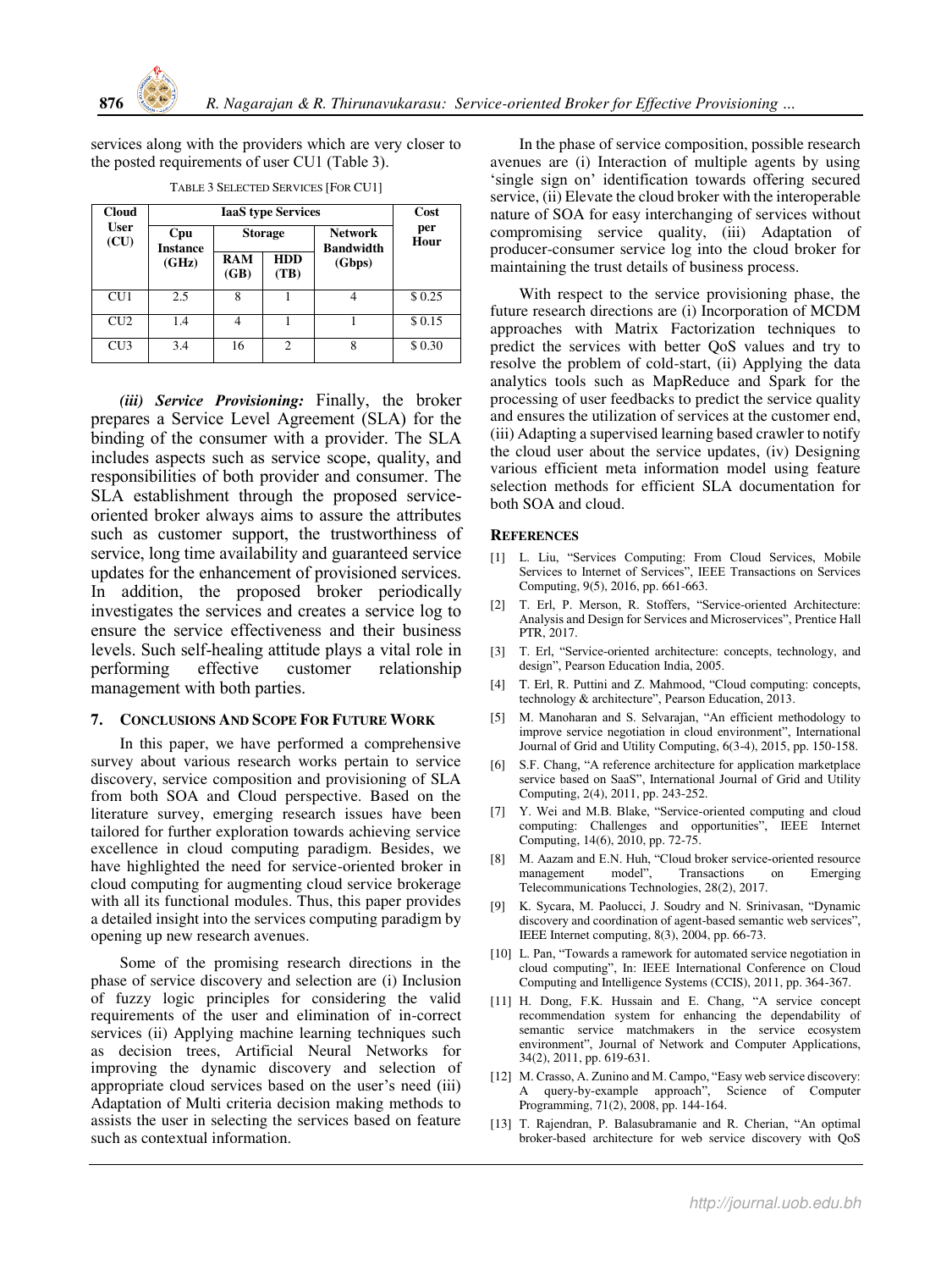characteristics", International Journal of Web Services Practices, 5(1), 2010, pp. 32-40.

- [14] R.R. Yager, G. Gumrah and M.Z. Reformat, "Using a web Personal Evaluation Tool–PET for lexicographic multi-criteria service selection", Knowledge-Based Systems, 24(7), 2011, pp. 929-942.
- [15] A.P. De Souza and R.J. Rabelo, "A model for dynamic services discovery over largely distributed providers based on QoS and business processes contexts", In: IEEE World Congress on Services, 2011, pp. 347-354.
- [16] Z. Khan, M. Odeh and R. McClatchey, "Bridging the gap between business process models and service-oriented architectures with reference to the grid environment", International Journal of Grid and Utility Computing, 2(4), 2011, pp. 253-283.
- [17] J.M. Garcia, D. Ruiz and A. Ruiz-Cortes, "Improving semantic web services discovery using SPARQL-based repository filtering", Web Semantics: Science, Services and Agents on the World Wide Web, 17, 2012, pp. 12-24.
- [18] J. Zhang, J. Wang, P.C. Hung, Z. Li, J. Liu and K. He, "Leveraging Fragmental Semantic Data to Enhance Services Discovery", Information System Frontiers (ISF), 2012.
- [19] S.K. Mistry, M.H. Kamal and D. Mistry, "Semantic discovery of web services through social learning", Procedia Technology, 3, 2012, pp. 167-177.
- [20] Y. Peng, "Rapid Service Discovery Based on Clustering", Physics Procedia, 33, 2012, pp. 195-200.
- [21] C.R. Choi and H.Y. Jeong, "A broker-based quality evaluation system for service selection according to the QoS preferences of users", Information Sciences, 277, 2014, pp. 553-566.
- [22] R. Ramacher and L. Monch, "Service selection with runtime aspects: A hierarchical approach", IEEE Transactions on Services Computing, 8(3), 2015, pp. 481-493.
- [23] N. Zhang, J. Wang, Y. Ma, K. He, Z. Li and X.F. Liu, "Web service discovery based on goal-oriented query expansion", Journal of Systems and Software, 142, 2018, pp. 73-91.
- [24] M. Parhi, B. K. Pattanayak and M. R. Patra, "A multi-agent-based framework for cloud service discovery and selection using ontology", Service Oriented Computing and Applications, 12(2), 2018, pp. 137-154.
- [25] M. Parhi, B. K. Pattanayak and M. R. Patra, "An ontology-based cloud infrastructure service discovery and selection system", International Journal of Grid and Utility Computing, 9(2), 2018, pp. 108-119.
- [26] H. Nabli, R. B. Djemaa and I. A. B. Amor, "Efficient cloud service discovery approach based on LDA topic modeling", Journal of Systems and Software, 146, 2018, pp. 233-248.
- [27] R. Nagarajan, R. Thirunavukarasu, S. Shanmugam, "A cloud broker framework for infrastructure service discovery using semantic network", International Journal of Intelligent Engineering and Systems, 11(3), 2018, pp. 11-19.
- [28] F. Nawaz, M.R. Asadabadi, N. K. Janjua, O. K. Hussain, E. Chang and M. Saberi, "An MCDM method for cloud service selection using a Markov chain and the best-worst method", Knowledge-Based Systems, 159, 2018, pp. 120-131.
- [29] R.R. Kumar, S. Mishra and C. Kumar, "A novel framework for cloud service evaluation and selection using hybrid MCDM methods", Arabian Journal for Science and Engineering, 43(12), 2018, pp. 7015-7030.
- [30] L. Sun, H. Dong, O. K. Hussain, F. K. Hussain and A. X. Liu, "A framework of cloud service selection with criteria interactions", Future Generation Computer Systems, 94, 2019, pp. 749-764.
- [31] A. Al-Faifi, B. Song, M. M, Hassan, A. Alamri and A. Gumaei, "A hybrid multi criteria decision method for cloud service selection from Smart data. Future Generation Computer Systems, 93, 2019, pp. 43-57.
- [32] G. Nie, Q. She and D. Chen, "Evaluation index system of cloud service and the purchase decision-making process based on AHP", In: Proceedings of the 2011 International Conference on Informatics, Cybernetics, and Computer Engineering (ICCE2011), Melbourne, Australia, 2011, pp. 345-352.
- [33] S. Ding, Z. Wang, D. Wu and D.L. Olson, "Utilizing customer satisfaction in ranking prediction for personalized cloud service selection", Decision Support Systems, 93, 2017, pp. 1-10.
- [34] H. Mezni and T. Abdeljaoued, "A cloud services recommendation system based on Fuzzy Formal Concept Analysis", Data & Knowledge Engineering, 116, 2018, pp. 100-123.
- [35] R. Nagarajan, S. Selvamuthukumaran, R. Thirunavukarasu, "A fuzzy logic based trust evaluation model for the selection of cloud services", In: IEEE Proc. of international conference on computer communication and informatics, 2017.
- [36] R. Nagarajan, R. Thirunavukarasu, S. Shanmugam, "A fuzzy-based intelligent cloud broker with mapreduce framework to evaluate the trust level of cloud services using customer feedback", International Journal of Fuzzy Systems, 20(1), 2018, pp. 339-347.
- [37] R. Nagarajan, R. Thirunavukarasu, "A fuzzy-based decisionmaking broker for effective identification and selection of cloud infrastructure services", Soft Computing, 23(19), 2019, pp. 9669- 9683.
- [38] K. J. Modi and S. Garg, "A QoS-based approach for cloud-service matchmaking, selection and composition using the Semantic Web", Journal of Systems and Information Technology, 21(1), 2019, pp. 63-89.
- [39] S. Pang, Q. Gao, T. Liu, H. He, G. Xu and K. Liang, "A Behavior Based Trustworthy Service Composition Discovery Approach in Cloud Environment", *IEEE Access*, 7, 2019, pp. 56492-56503.
- [40] H. Ma, Z. Hu, K. Li and H. Zhu, "Variation-aware Cloud Service Selection via Collaborative QoS Prediction. IEEE Transactions on Services Computing, 2019.
- [41] Y. Wang, J. Wen, W. Zhou, B. Tao, Q. Wu and Z. Tao, "A Cloud Service Selection Method Based on Trust and User Preference Clustering", IEEE Access, 7, 2019, pp. 110279-110292.
- [42] H. Qian, H. Zu, C. Cao and Q. Wang, "CSS: Facilitate the cloud service selection in IaaS platforms", In: International Conference on Collaboration Technologies and Systems (CTS), 2013, pp 347- 354.
- [43] C. Mastroianni, G. Papuzzo, "A self-organizing P2P framework for collective service discovery", Journal of Network and Computer Applications, 2014, 39, 214-222.
- [44] A. Zhygmanovskyi and N. Yoshida, "Cloud service provisioning based on peer-to-peer network for flexible service sharing and discovery", Journal of Computer and Communications, 2(10), 2014, pp. 17.
- [45] M. Tang, X. Dai, J. Liu and J. Chen, "Towards a trust evaluation middleware for cloud service selection", Future Generation Computer Systems, 74, 2017, pp. 302-312.
- [46] H.Y. Paik, A.L. Lemos, M.C. Barukh, B. Benatallah and A. Natarajan, "Web Service Composition: Overview", In: Web Service Implementation and Composition Techniques, 2017, pp. 149-158.
- [47] W. Niu, G. Li, H. Tang, X. Zhou and Z. Shi, "CARSA: A contextaware reasoning-based service agent model for AI planning of web service composition", Journal of Network and Computer Applications, 34(5), 2011, pp. 1757-1770.
- [48] M.B. Blake, "Coordinating multiple agents for workflow-oriented process orchestration", Information Systems and E-Business Management, 1(4), 2003, pp. 387-404.
- [49] S. Wang, W. Shen and Q. Hao, "An agent-based Web service workflow model for inter-enterprise collaboration", Expert Systems with Applications, 31(4), 2006, pp. 787-799.

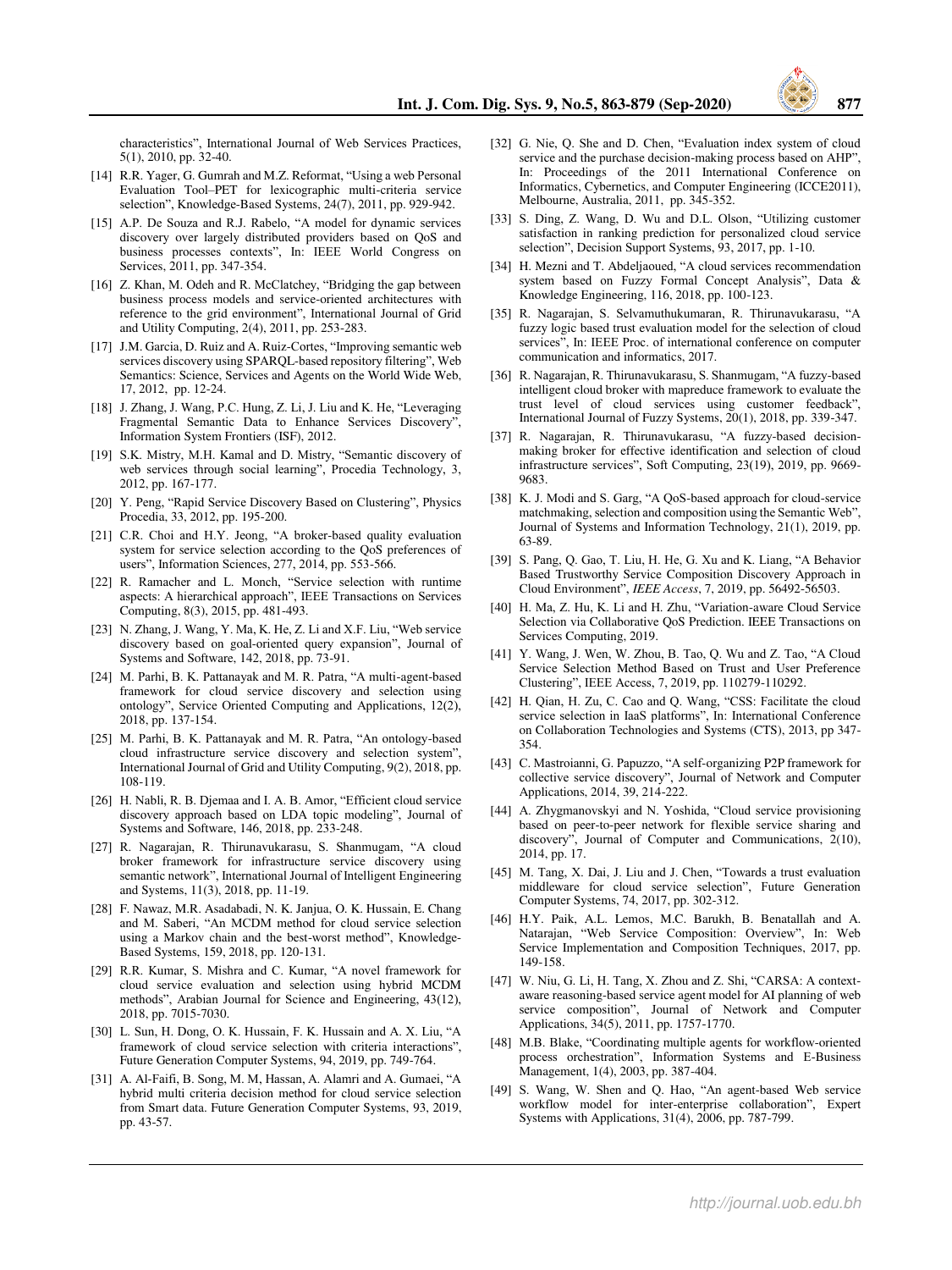

- [50] A.E. Walsh, "UDDI, SOAP, and WSDL: the web services specification reference book", Prentice Hall Professional Technical Reference, 2002.
- [51] V. Korupala, A. Kothalanka and S. Gandi, "A Novel Architecture for Dynamic Invocation of Web Services", In: Proceedings of the 48th Annual Convention of Computer Society of India-Vol II, Springer International Publishing, 2014, pp. 671-678.
- [52] W. Chen and I. Paik, "Toward better quality of service composition based on a global social service network", IEEE Transactions on Parallel and Distributed Systems, 26(5), 2015, pp. 1466-1476.
- [53] N.H. Rostami, E. Kheirkhah and M. Jalali, "An optimized semantic web service composition method based on clustering and ant colony algorithm", International Journal of Web & Semantic Technology, 2014.
- [54] O.Z. Sheng, X. Qiao, A.V. Vasilakos, C. Szabo, S. Bourne and X. Xu, "Web services composition: A decade's overview", Information Sciences, 280, 2014, pp. 218-238.
- [55] Z. Li, L. O'Brien and H. Zhang, "Circumstantial-evidence-based effort judgement for web service composition-based SOA implementations", International Journal of Space-Based and Situated Computing, 2(1), 2012, pp. 31-44.
- [56] M. Ghobaei-Arani, A. A. Rahmanian, M. S. Aslanpour and S. E. Dashti, "CSA-WSC: cuckoo search algorithm for web service composition in cloud environments", Soft Computing, 22(24), 2017, pp. 8353-8378.
- [57] G. Zou, Y. Chen, Y. Yang, R. Huang and Y. Xu, "AI planning and combinatorial optimization for web service composition in cloud computing", In: Proceeding of International conference on cloud computing and virtualization, 2010, pp 1-8.
- [58] S. K. Gavvala, C. Jatoth, G. R. Gangadharan and R. Buyya, "QoSaware cloud service composition using eagle strategy", Future Generation Computer Systems, 90, 2019, pp. 273-290.
- [59] A. Naseri and N. J. Navimipour, "A new agent-based method for QoS-aware cloud service composition using particle swarm optimization algorithm", Journal of Ambient Intelligence and Humanized Computing, 10(5), 2019, pp. 1851-1864.
- [60] A. Merizig, O. Kazar and M. Lopez-Sanchez, "A dynamic and adaptable service composition architecture in the cloud based on a multi-agent system", International Journal of Information Technology and Web Engineering (Engineering), 13(1), 2018, pp. 50-68.
- [61] J.O. Garcia and K.M. Sim, "Agent-based cloud service composition", Applied Intelligence, 38(3), 2013, pp. 436-464.
- [62] K.R. Lee, M.H. Fu and Y.H. Kuo, "A hierarchical scheduling strategy for the composition services architecture based on cloud computing", In: 2nd International Conference on Next Generation Information Technology (ICNIT), 2011, pp. 163-169.
- [63] Y. Wei and M.B. Blake, "Adaptive Web Services Monitoring in Cloud Environments", International Journal of Web Portals, 5(1), 2013, pp. 15-27.
- [64] I. Breskovic, C. Haas, S. Caton and I. Brandic, "Towards selfawareness in cloud markets: A monitoring methodology", In: IEEE Ninth International Conference on Dependable, Autonomic and Secure Computing (DASC), 2011, pp. 81-88.
- [65] P. Patel, A.H. Ranabahu and A.P. Sheth, Service level agreement in cloud computing, 2009.
- [66] S.A. Baset, "Cloud Service Level Agreement", Encyclopedia of Cloud Computing, 2016, pp. 433.
- [67] C.A.B. De Carvalho, R.M. De Castro Andrade, M.F. De Castro, E.F. Coutinho and N. Agoulmine, "State of the art and challenges of security SLA for cloud computing", Computers & Electrical Engineering, 2017.
- [68] S. Son and S.C. Jun, "Negotiation-based flexible SLA establishment with SLA-driven resource allocation in cloud computing", In: 13th IEEE/ACM International Symposium on Cluster, Cloud and Grid Computing (CCGrid), 2013, pp. 168-171.
- [69] N. Ghosh and S.K. Ghosh, "An approach to identify and monitor SLA parameters for storage-as-a-service cloud delivery model", In: IEEE Globecom Workshops (GC Wkshps), 2012, pp. 724-729.
- [70] G. Wei, A.V. Vasilakos, Y. Zheng and N. Xiong, "A gametheoretic method of fair resource allocation for cloud computing services". The Journal of Supercomputing, 54(2), 2010, pp. 252-269.
- [71] M. Alhamad, T. Dillon and E. Chang, "Conceptual SLA framework for cloud computing", In: 4th IEEE International Conference on Digital Ecosystems and Technologies (DEST), 2010, pp. 606-610.
- [72] M. Alhamad, T. Dillon and E. Chang, "SLA-based trust model for cloud computing", In: 13th International Conference on Network-Based Information Systems (NBiS), 2010, pp. 321-324.
- [73] O. Niehorster, A. Brinkmann, G. Fels, J. Kruger and J. Simon, "Enforcing SLAs in scientific clouds", In: IEEE International Conference on Cluster Computing (CLUSTER), 2010, pp. 178- 187.
- [74] R. Buyya, S.K. Garg and R.N. Calheiros, "SLA-oriented resource provisioning for cloud computing: Challenges, architecture, and solutions", In: International Conference on Cloud and Service Computing (CSC), 2011, pp. 1-10.
- [75] P. Wieder, J.M. Butler, W. Theilmann and R. Yahyapour, "Service level agreements for cloud computing", Springer Science & Business Media, 2011.
- [76] M. Torkashvan and H. Haghighi, "CSLAM: A framework for cloud service level agreement management based on WSLA", In: Sixth International Symposium on Telecommunications (IST), 2012, pp. 577-585.
- [77] N.S. Rao, S.W. Poole, F. He, J. Zhuang, C.Y. Ma and D.K. Yau, "Cloud computing infrastructure robustness: A game theory approach", In: International Conference on Computing, Networking and Communications (ICNC), 2012, pp. 34-38.
- [78] A. Al Falasi, M.A. Serhani and R. Dssouli, "A model for multilevels SLA monitoring in federated cloud environment", In: IEEE 10th International Conference on Ubiquitous Intelligence and Computing, and 10th International Conference on Autonomic and Trusted Computing (UIC/ATC), 2013, pp. 363-370.
- [79] G. Nie, E. Xueni and D. Chen, "Research on service level agreement in cloud computing", In: Advances in Electric and Electronics, Springer Berlin Heidelberg, 2012, pp. 39-43.
- [80] A. Keller and H. Ludwig, "The WSLA framework: Specifying and monitoring service level agreements for web services", Journal of Network and Systems Management, 11(1), 2003, pp. 57-81.
- [81] L. Wu, S.K. Garg, S. Versteeg and R. Buyya, "SLA-based resource provisioning for hosted software-as-a-service applications in cloud computing environments", IEEE Transactions on services computing, 7, 2014, pp. 465-485.
- [82] M. Anisetti, C.A. Ardagna, P.A. Bonatti, E. Damiani, M. Faella, C. Galdi and L. Sauro, "e-Auctions for multi-cloud service provisioning", In: IEEE International Conference on Services Computing (SCC), 2014, pp. 35-42.
- [83] H. Chen, X. Liu, H. Xu and C. Wang, "A Cloud Service Broker Based on Dynamic Game Theory for Bilateral SLA Negotiation in Cloud Environment", International Journal of Grid and Distributed Computing, 9(9), 2016, pp. 251-268.
- [84] F. Messina, G. Pappalardo, C. Santoro, D. Rosaci and G.M. Sarne, "A multi-agent protocol for service level agreement negotiation in cloud federations", International Journal of Grid and Utility Computing, 7(2), 2016, pp. 101-112.
- [85] R. Nagarajan and R. Thirunavukarasu, "A Service Context-Aware QoS Prediction and Recommendation of Cloud Infrastructure Services", Arabian Journal for Science and Engineering, Springer, 45(4), 2020, pp. 2929-2943.